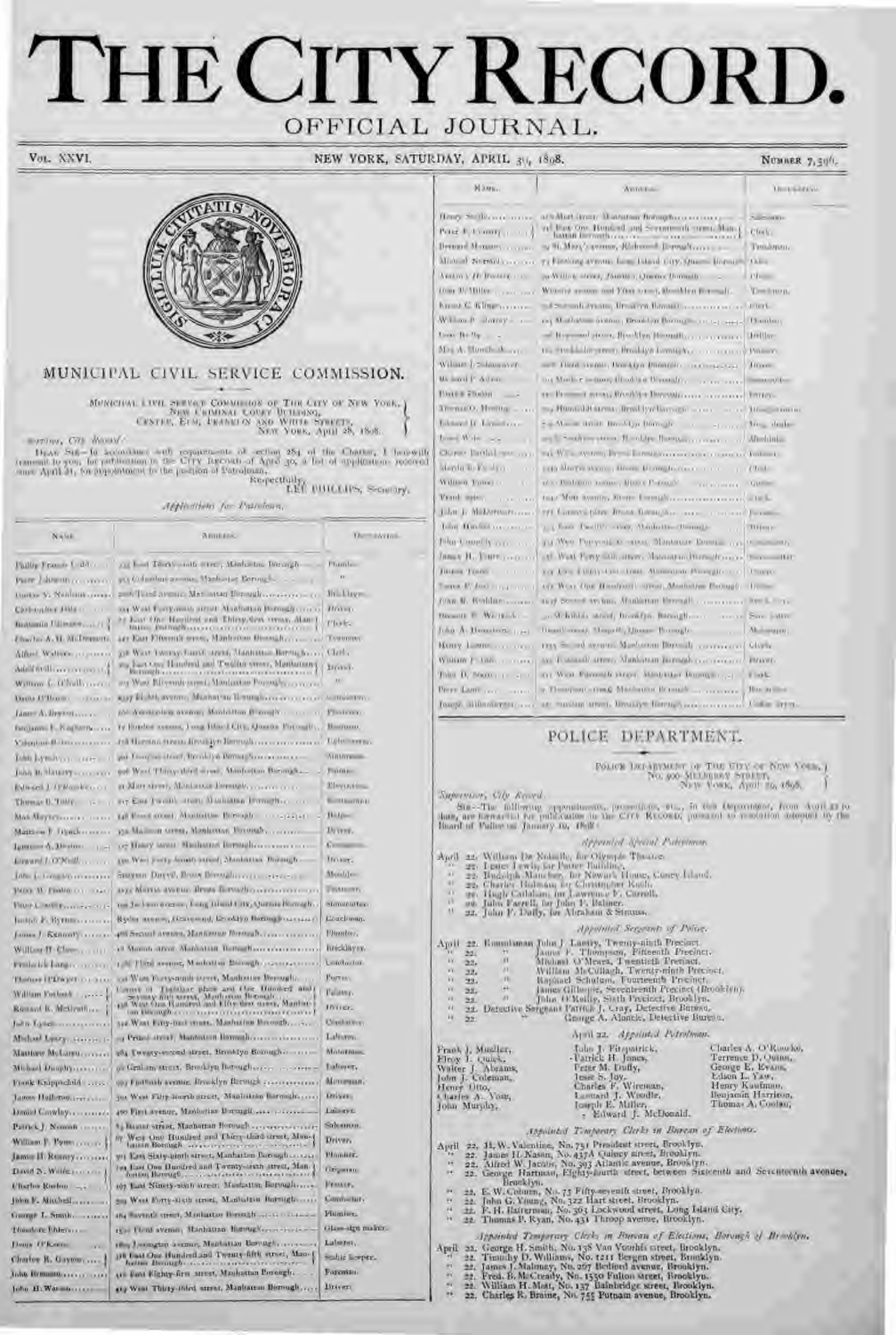## THE CITY RECORD.

## SATURDAY, APRIL 30, 1898.

Prease present this matter to the Local Board of the district embracing that location for action. parsonant to section 303 of the City Chatter-<br>Very inspectfully, W. J. SILANNON, Deputy Commissioner of Highways.

 $\begin{array}{c} \text{True New Your Case System Country} \\ \text{No. $\mathbf{z}$ Centusion Structure, New York, March $z_4$, $r898.}\end{array}$ 

Hen, JASIE F. KEATING, Lowminsoner of Highways, No. 280 Broadway, New York City :

Then I save T. Azarray, Longitude to the Rarul condition of the readway on Columbus Draw Suc-T begrowell your attention to the Rarul condition of the readway on Columbus avenue, between One Hundred and Twenty-find and One ayence, between One Hundred and Twenty-filing and One Hundred and Twenty-filin are<br>the avenue is tall of holes, do ty on windy days and modely on rainy days. The residents of the<br>locality force been complaining (or a boug

Yours very truly, F. SEADLER.

Councilinan Wise offered the following resolution:<br>Resolved, That the Board of Local Improvements of the Nineteenth District of the Borough<br>of Manhattan, recommend that the proper department be instructed to lay bridge sta

Hen, At awarys W. DETESS, Possident of the Borough of Manhattan's

DEAR Six - I incluse herewith a communication addressed to me, under date of Apill 8, by<br>Thomas J. Thompson, No. 63 West One Handred and This<br>nearly site attention to the tensor of the north idea of the other contracts, ca

The Chef Engineer of this Department reports to me that be caused find the owners of the<br>property to serve them with the estimates to feature their lots. I therefore submit the<br>name to you, for proceeding to the Local Boar

# $\label{eq:11} \begin{array}{ll} \mbox{Non-atturb} & \mbox{Eow} \mbox{on } \mbox{Bowri} \hskip 0.5em \mbox{A} \mbox{ Con. Dottosals}, \\ \mbox{Non-atturb} & \mbox{Aow} \mbox{Svatain} \mbox{ Aow} \mbox{ No. 110 Wear Tattor} \\ \mbox{New Yous. April 5, 1898}. \end{array}$

JAMES F. KEATING, Eng., Commissioner of JIngham (1) These Sin, it hadro to sail your atomilant to the failure of the racant for owners on the north does of the final fund that Twelfth arrest, about 200 feet case of Lencox avenue, to keep the fears

is closing wave in grave trapic. However, when are infected with from a coup the team in closing wave in grave team was an this first of the decome largest conduct be an above the property of hours on the bland by their ob

Uquantlane. Wee affired the following resolution a

Considered, That the Household Consideration of the Nineteenth District of the Brough of Nineteenth District of the Brough of Nineteenth construction of Nineteenth Considered and Jacobian of the proper department see to it Adopted.

I. E. BIDER, Secretary.

 $......$ SEVENTEENTH AND SINETEENTH DISTRICTS, BOROUGH OF MANHATTAN.

#### JOIST MEETING.

Meding Sold in Parriets Office, Lity Hell, April 25, 1898, or 12 30 F. M.

The roll was called and the following meraders in<br>exceed to that names : Assumes W. Facers, President, in the obser, and A<br>(decoder Joan S. Roddy, Collin H, Wood was),  $\mathcal{V}$  for the<br>diagonal Robert Mun. Missive of prev

the President of the Morrows of Manhottan, City of New York's

We, the underdpoet reminate and somes of West Eighty-eighth store, in the Bomugh of Nianhattan, pullion your Homerable Body for the relaying of the parament in said street with the k aqibale from Central Park, West, to the

 $\label{eq:1} \begin{minipage}[t]{.4\textwidth}\begin{tabular}{p{0.85\textwidth}} \hline & & & & & & & & & \\ \hline & & & & & & & \\ \hline & & & & & & & \\ \hline & & & & & & & \\ \hline & & & & & & & \\ \hline & & & & & & & \\ \hline & & & & & & & \\ \hline & & & & & & & \\ \hline & & & & & & & \\ \hline & & & & & & & \\ \hline & & & & & & & \\ \hline & & & & & & & \\ \hline & & & & & & & \\ \hline & & & & & & & \\ \hline & & & & & & & \\ \hline & & & & & & & \\ \hline & &$ 

**APPROVED PAPERS** 

L. E. RIDER, Secretary.

Hen, Applement W. Physics, Proposed, Russia, by Machamour.<br>DEAR SIR—Will you hindly recognised that permission is granted to U.Y. Proctor, for the<br>uninternance of the Humanated signs at Proctor's Twenty-third Stort Theatre **Viuri truly,** 

## GEO. E. WALLEN.

Contribute Alice offered the following resolution :<br>Resolved, That the Board of the District of the Timeoth District of the Boarding<br>of Manufacture, committee that permission is granted to F. F. Poster to maintain illumina

dopted. On motion, meeting adjourned.

L E. RIDEE, Secretary,

NINETEENTH DISTRICT, BOROUGH OF MANILATIAN.

Moting held in Bernagh Office, City Hall, 12 M., April 26, 1898.

The roll was called and the following members answered to their names.<br>Augustus W. Peters, President, in the chair, and Alderman John S, Roddy and Councilman  $\begin{array}{c} \textrm{Auxature W,}\\ \textrm{Euc. enc A. Wbc.} \end{array}$ 

The numutes of previous meetings read and approved.

The President subsidied to the Board the following communication :

 $\begin{tabular}{l|c|c|c|c|c|c|c|c} \hline \texttt{DF}(\texttt{RATMCT}) & \texttt{or} & \texttt{HIGHWAT0} & \texttt{COMHSHONER} & \texttt{OFTC-B} \\ \hline \texttt{No. 150 NASAN} & \texttt{STAERT}, \\ \hline \texttt{No. 150 NACN DFA} & \texttt{No. 150 AFT} \\ \hline \end{tabular}$ 

Hos. ACCUSTOR W. PETRES, President Baranca of Manhattan ;<br>DEAR SER-On the inclused complaint made to this Department by Mr. B. F. Seatler, regarding the bad condition of Columbus avenue, between One Husdred and Twenty-fift Columbus avenue.

Not take a Note that the purpose of defraying minor or incidental sepenses contingent to the District Attorney's Office of Kings Cosaty, the District Attarney of Kings Cosaty and the Cosaty is the pair of the compared in t Adopted by the Council, March 1, 1898.<br>Adopted by the Board of Aldermen, April 5, 1898.<br>Approved by the Mayor, April 18, 1898.

DEPARTMENT OF PARKS. **LITY OF NEW VORE,<br>DEPARTMENT OF PARKS,<br>THE ARSENAL CLYTRE PARK.** 

April 28, 1898. Supervisor of the City Record :

Sig -I beg to report for publication in the First Records, the following action taken by the<br>Tark Commissioner for the Baraughs of Manhattan, and Richmond, in connection with the<br>working force of the Department :

Aran 28. Beturtated.

Charles McDermott, No. 195 Heater street, Laborer.

 $\label{eq:1} \begin{array}{ll} \textit{Area}(x, \, \, x).\\ \textit{Appendual},\\ \textit{Airmonic Saveruse}, \, \textit{Na}, \, \textit{go} \, \textit{Eaul One} \, \textit{Hundend} \\ \textit{and} \, \textit{Taireanich Street}, \, \textit{and} \, \textit{Mathael} \, \textit{Lenny}, \, \textit{Na}. \end{array}$ 1367 Second avenue, with fearus, Respectfully, WILLIS HOLLY, Secretary, Park Board. THE CITY OF NEW YORK, DEPARTMENT OF PARKS, OFFICE OF COMMISSIONS FOR FIXE BOROUGHT OF THE BRONX, PARKS. ZEROWSKI MANSION, CLAREMONT

April 28, 1898.<br>
Supervisor of the City Record :<br>
Drag Sin-Pursuant to section 1546, chapter<br>
378. Laws of 1897, T hereby earlify you, for<br>
publication in the Crry Record, that the Com-

 $p = 0.00$  $=1437\%$ Total W. Dialer ....... Manuel Paul Louis Milk Disporter. Charles Books \_\_\_\_\_\_\_\_  $100 - 190$ Beller Engano Avenue Hos $min$ <sub>2.11</sub>

Appointed Special Patroleum

April 27. Appliated Special Patricional for Granteest Constitu-

Ary anied Special Patrolman

DEPARTMENT OF HEALTH.

These Sin Thus and any will the previous of within 1546, of chapter 378 of the Lawson<br>1607, I log to translate between the publication in the City of New York : belowing appelainteness and removed by the Taparroom of Husti

**ALCONOVING** 

Joseph A. Herman,<br>Michael McCormick,<br>Edward Walton,<br>William Haywi,<br>Edward Dovle,<br>James Coatello,<br>Patrick Cartisle,<br>William C. Cresson,

William C. Grassan,

Appointed Special Patricines<br>
Appointed Special Patricines<br>
(27. E. M. Hermiticheon, for Boosteary Bank (Brooklyn)<br>
(27. Elartes Scheed, for Boostear & Benner,<br>
(27. Henry Platerty, for A. J. Huth.,<br>
(27. Henry Platerty, f

April 27. Ezra M. Hoogland, for W. A. Wright.

pitation and a series \$fickl (ii)

**STAGELY** 

 $\text{Ver} \xrightarrow{\text{exp}} \mathbb{C}, \text{DOLMIRMA}, \text{Sesselary partem}.$ 

John J. Toolery<br>William Costello.<br>Richard J. Koonan.<br>Poter D. Lark.

Edward Ryan.<br>Fdward Dorney.

Hugh Madden.

Very mapperfully, H. KIPP, Chief Clerk,

 $\begin{array}{c} \text{Hamainm Invariants},\\ \text{Cemata},\text{ Ham. Watrix and Fansus's graphs},\\ \text{New Vons},\text{ April 28, 1898}. \end{array}$ 

## BOARDS OF LOCAL IMPROVEMENTS.

### FIFTEFSTH DISTRICT, ROBOTON OF MANILATIAS

Marting with the 15 Beauty's Office, CO. Math, Marti 25, 16-8, at 1 p. C. M.

The roll was tailed and the following amounts antenned to Onte came . Allow and Alderman Augustos W. December President in the shalls and Committeen Link as P. Allow and Alderman F. President

The millions of post-road membre read and approach-

The Plansters submitted to the Regul the following communication

508 SIXTH AVENUE, SOUTHERN CORRECT THEFT CHIND STEEL

JAW. ACCORD V. FETTER C

1950

Eugene Cushman. Holmes E. Moyer. Edward Part.<br>August L. Gerawiki.<br>William Smith.

Eugene Sollivan.<br>William Gleason.

Frank C. Alonso.

Supervisor of the 17th Rooms

**MARE** 

 $M(1-1.3)1-1$  decay to reduce a completed against the flower-thank stands for the scale of  $T=nt\wedge dt=1$  dreaft and South sysmes, and standing on that some stripes a permit from

To<br>step a press of that cover politing is a fluid cover in the contribution<br>of the state of the last tensor is a simple to a discovered to the last<br>property of the completed point is and therefore in the state of the<br>comp

Alderman Secretary depends the following resolution<br>  $R = 0.0181 \times 0.018837RG$ ,<br>  $R = 0.0001$ , That in lowest of Lorent Representation is of the Titos of United the Borough<br>
of Machathan call the attention of the Board of T business.

considered.

Adopted.

A communication relative to signs on Provitor's Theatre, on Twenty-third street, was then

 $\frac{1}{\text{Newton}} \frac{1}{\text{New York}} \frac{1}{\text{Mott } \text{Work}} \frac{1}{\text{Mott } \text{M}} \frac{1}{\text{M}} \frac{1}{\text{M}} \left\{ \frac{1}{\text{M}} \right\}$ 

On motion, meeting adjustered.

SALARY.

\$1,200.00

Bog its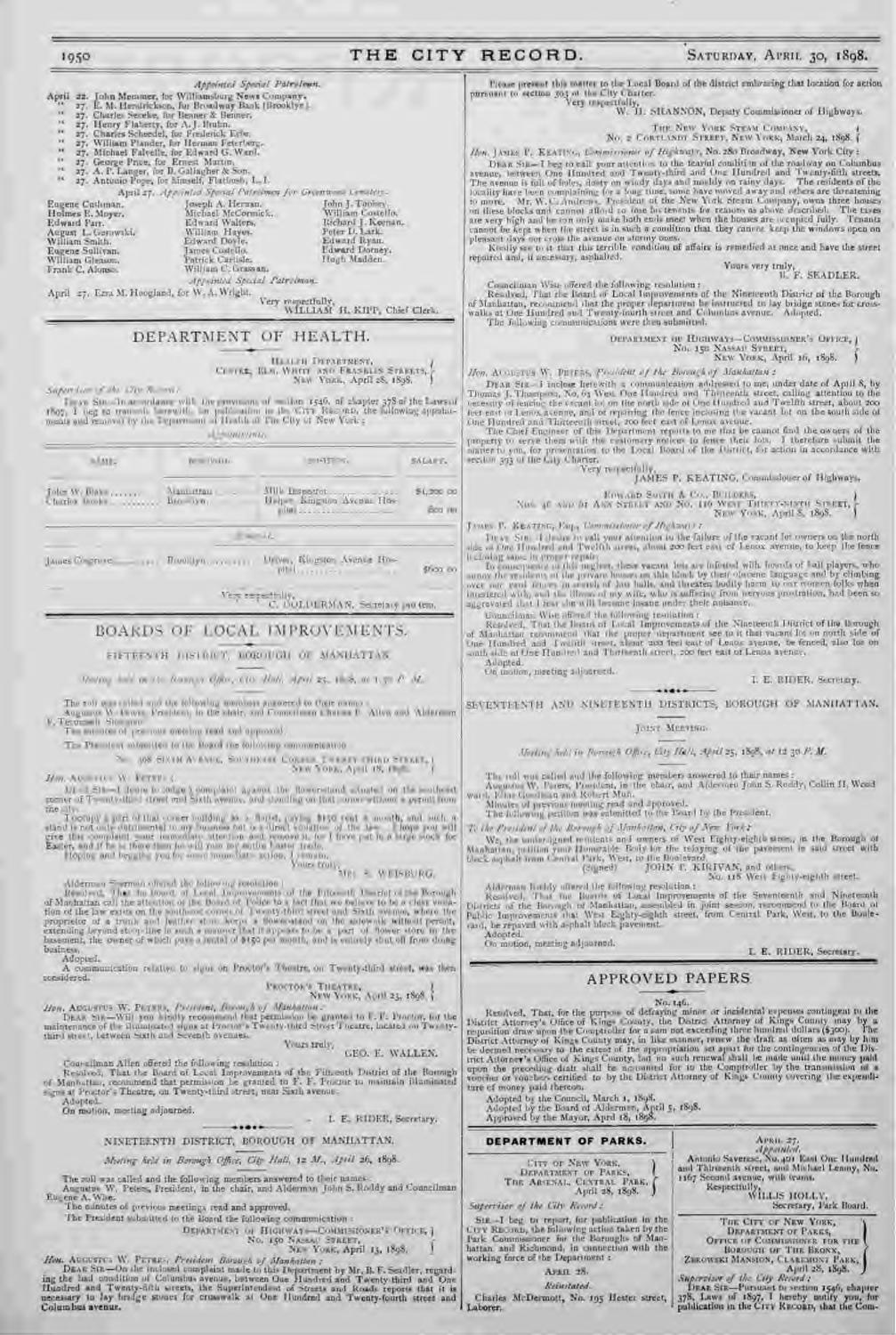missioner for the Borough of The Bronx has made the following changes in this I )epartlnent : John T. Lawlor and lames T. Mcngher have been promoted from the position of Laborers to

that of Assiannt Foremen, at a compensation of<br>175 per teamls, to take efter May 1 next.<br>During P. McCart promoted from publication of<br>Imperior to that at General Imperior, at a<br>compensation at \$1,800 per year, to take eff

John Cahill, One hundred and Forty-first street and Brook avenue, appointed Teamster with team, and

'Timothy L'. McEvoy, No. 1661 Easthurn ave-nue, appointed Laborer, at \$t.76.per day. Respectfully yours, MAX K. KAHN,

Private Secretary.

### MUNICIPAL ASSEMBLY.

GITY OF NEW YORK,<br>
BOARD OF ALDELMES, CITY HALL,<br>
Public notice is hereby gaven that there will<br>
be a public hearing of the Aldermanic Committee on Parks on Taciday, May 3, 1898, at<br>
f A. M., to consider resolution in favo

#### OFFICIAL DIRECTORY.

 $\begin{array}{ll} \textbf{STATEMENT} & \text{O}1 & \text{TIIE}, & \text{HOLUSE} & \text{DURLING} \\ \textbf{S\_with} & \text{Bub} & \text{Pub} \\ \textbf{from} & \text{Bub} & \text{A} & \text{Aub} \\ \textbf{from} & \text{Bub} & \text{A} & \text{Bub} \\ \textbf{from} & \text{Bub} & \text{Bub} \\ \textbf{from} & \text{Bub} & \text{Bub} \\ \textbf{from} & \text{Bub} & \text{Bub} \\ \textbf{from} & \text{Bub} \\ \textbf{in} & \text{Bub} \\ \textbf{in}$ 

AQUEDUCT CLAMMISSIONERS.<br>Room so, Straats Bellong, 20 Belly a 10 10 10 M.<br>Parri J.Deceme: Marcie: J. Porte, Warner H.<br>The Lytz, Channe H. Messar, and The Mayon.<br>2011 Leaders Strather, Charles Walder, Walder, W.

COMMISSIONERS OF ACCOUNTS.<br>Rooms tt4 and its Stewart Building, 9 A.M. to 4 P.M.<br>John C. Herris and Euward Owes.

BUARD OF ARMORY CUMMISSIONERS,<br>The Mayor, Unitrod, Pursoner or Decisions<br>of Janes and Assembly residency.<br>Address Thomas L. Furning Servant Building.<br>Office heats, p A. 30, 10 4 b, S. : Servicers, p A. 35, 10<br>U.S.

#### MUNICIPAL ASSEMBLY.

1'HE COUNCIL. RANDOI.PH GeoG1-N11EIntss, President of the Council P. J.SccI.Lv, l.ity Clerk. Clerk's oitce open from to A. M. to 4 P. ht.; Saturdays, 10 A. M. to tS M. BOARD OP ALDERMEN. THOMAS F. Woons, President. MICHAEL F. BLAKE, Clerk.

HOROLCON PRESENTSES.<br>
The of the Presence of the Boyragh of Machatras,<br>
Now, e., as and on, Eric Unit boyragh of Machatras,<br>
Now, e., as and on, Eric Unit p is noting read, Samuel.<br>
Area and the Presence, President,<br>
The K

Borough of the Bronx. Office of the President of the Borough of the Bronx, cornerlhird avenue and One Hundred and Seventy-seventh street. 9 A. 51,10 4 P.7.1 ; Saturdays, 9 A. It. to IS .M.

Louis F. HAFFEN, President.

Borough ot Brooklyn.

President's Office, No. t Borough Hall; 9 A. M. to  $1$ <br>P. M. ; Saturdays, 9 A. M. to 12 S.<br>Kaward M. Grout, President.

Borough of Queens.

FREDERICK BowLEY, President. Ofl.ce, Long bland City ; 9 A.M. until 4 r. H. ; Sattlr. day, front g A. M. until 12 Si.

Borough of Richmond.

## PUBLIC ADMINISTRATOR.

No. 119 Nassau street, 9 A. M. to 4 P, M, WILLIAM M. Hoes. Public Administrator,

BOARD OF PUBLIC IMPROVEMENTS.<br>No. 346 Broadway, 9 A. M. to 4 P, M.; Saturdays, 9<br>A MACERET P, HOLAHAN, President.<br>John H. Mooney, Secretary.

## */Department o/ highways.*

No. the Nassan arrivi, a A. M. (6 a F. M. Course F. Kukaya, Wentian N. Statistics, London and Theorem Highwaya, Tunnas K. Bearch, Deputy for Brooklyn.<br>Tunnas K. Bearcht, Deputy for Brooklyn.<br>Tunnas K. Bearcht, Deputy for B

## *Department o/ Sewers.*

Nos. als and sey Broadway, y A. S. W 4 P. M. MARINGTON MATTER WE ASSET, ORIGINAL MATTER WE REMOVED TO METHOD WAS 1 UPON THE WALL THAT WE ARE WELL AS NOT THE MATTER OF THE COLOR MATTER (SCOTT THE COLOR MATTER of the COLOR M

*Department of Bridges.*  Room 177, Stewart Building, Chambers street and<br>Broadway, 9 A at the street and Joule L, State, Championer,<br>Joule L, Suite, Depuis, Championer,<br>Thomas, H, Vonk, Depuis, Championer,<br>MATHEW R, Monday, Chemical Engineer,<br>MATH

Na. t5o Nassau street, 9 A. M to 4 P. M. WILLIAM DAL (ononissioner of Water Supply. JAMES H. I IA' I.lu, Deputy Commissioner. GRUE(. W. Iil Kt,s sf.l , (-hlef Engineer. W.G.L'vsNF, Water Register. JASDS Mot Ileputy Contmissioner, Borough of Brooklyn, Municipuf I:uiltlin¢. JosFPH Elicit, Deputy Commissioner, Borough of t)ueens, Old City Hall, Long Island City. 1'In,MAS J hIuLLICAN, Deputy Commissioner, Borough of The Stuns, Crotona Park Building. H ENry 1'. IN,Rl:1so, Doputy Cummisstoner. Borough of Richmond. f )ffice, " Richmond Bit'Iding," corner Richm ond'lerraceand York avenue, New Brighton, S. 1.

*Department oI It'a(er Suf/,l) .* 

THE CITY

*Department of Street Cleaning.* 

No. 346 Broadway, 9 A. A. 10 4 P.7.1.<br>JANA: M. CAKTARY, Commissioner of Street Cleaning.<br>PATRICK H. QUINN, Deputy Commissioner for Brooklyn. Room g7 Municipal Building.

*17e/arturent of Buildings, Lighting and Se/j'lies.*  See an Memberry, Rostn 1441, g.s. E.to 3 2, M.<br>Henry S. Kanass, Commissioner of Public Build-<br>Ing., Licham are supplies.<br>The Commissioner for Mania and Marian Winton Water.

volks av Screens, Deputy Commissioner or Queens.

DEPARTMFN'1' OF FINANCE. Coruftrolter's Office.

Stewart Building, Chambers afrost and Broadway, 9<br>
3. 1986 S. Contre, Comptvoller, Marchart E. Data J. Lerwy, Benedict Deptry Comptvoller, Eros and J. Lerwy, Benedict Deptry Comptvoller, Eros and Greens, Collector of Marc

LAW DEPARTMENT.

Staats-Zeiting Hordischer Common, p.c. M.<br>In a P. H. (2000) (1960) (1960) (1960) (1960) (1970) (1980)<br>Jones Wessen, Corporation C. 2000), Theorems Corporation C. W. Jacob, Jr., Cannan<br>Kitany, Amazon, M. W. Laco, Jr., Canna

Hurschip (or Collection of Access at Personal Janes<br>Stewart Building, Exemberg and Chambers street<br>A. 0. 10 (c) and the Stewart and Chambers street<br>A. 0. 10 (c) and its Name (or The Stewart and Collection Collection)<br>Annu

DEPARTMENT OF PUBLIC CHARITIES. Central Office. No. 66 Third avenue, corner Eleventh street, 9 A. M.

for  $\mathbf{y} = \mathbf{y}$ ,  $\mathbf{y} = \mathbf{y}$ ,  $\mathbf{y} = \mathbf{y}$ ,  $\mathbf{y} = \mathbf{y}$ ,  $\mathbf{y} = \mathbf{y}$ ,  $\mathbf{y} = \mathbf{y}$ ,  $\mathbf{y} = \mathbf{y}$ ,  $\mathbf{y} = \mathbf{y}$ ,  $\mathbf{y} = \mathbf{y}$ ,  $\mathbf{y} = \mathbf{y}$ ,  $\mathbf{y} = \mathbf{y}$ ,  $\mathbf{y} = \mathbf{y}$ ,  $\mathbf{y} = \mathbf{y$ 

POLICE DEPARTMENT,<br>Central Ordinary<br>No. 300 Mulberry street, 9 A. M. to 4 P, M,<br>Union Am, J. (Union B. Sexton, William B.<br>L. Hasiilton, Normalism and the Board ; Thomas<br>H. Pittlines, Commissioners,

FIRE DEPARTMENT,<br>College hours for all, except where otherwise noted,<br>from g A. M. to 4 P, M. ; Saturdays, rz M.

Headquarters. Nos. x57 and ,5g East Sixty-seventh street. JOHN J. SCASNELL, Fire Commissioner. JAMES H. '1ct Lv, Deputy Contntissioner, Boroughs of Brooklyn and Queens. AUGUSTus T. DucHARrY, Secretary. HUGH BONNER, Cruet of Department, and in Charge of Fire Alarm telegraph. JAMES DALE, Deputy Chief, in Charge of Boroughs of Brooklyn and Queens. GEORGE E. MMUEKAY, inspector of Combustibles. PETER SEERY, Fire Marshal, Boroughs of Manhattan, The Bronx and Richmond. JOAN 111. GRAS, Fire Marshal, Boroughs of Brooklyn and Queens. GEORGE E. MLQrATD (temporary), Assistant Fire Marshal, Borough of Manhattan. Central Office open at all hours.

DEPARTMENT OF CORRECTION.<br>Central Office.<br>No. 148 East Twentieth street, 9 A. M. to 4 P. M. FRANCIS J. LANTRY, Commissioner.<br>N. U. FANNING, Deputy Commissioner.<br>Jaams J. Kirswin, Deputy Commissioner for Boroughs<br>of Brooklyn and Queers

DEPARTMENT OF EDUCATION.<br>BOARD OF EDUCATION.<br>No. 146 Grand street, Borough of Manhattan.<br>CHARLES BULKI SY HUBBELL, President; A. EMERSON '<br>PALMER, Secretary.

*School Board for the Boroughs of Man/tad/an and*  The Bronx. No. t46 Grand street, Borough of Manhattan.

CHARLES BULKLEY, HUBBELL, President; ARTHUR<br>*School Board for the Borough of Brooklyn.*<br>*School Board for the Borough of Brooklyn.*<br>*J. Euwenn Swansiro*, Brooklyn.<br>BRUtt<sub>in</sub>, Secretary.

*School Board for the Borough of Queens.*  Flushing, L. I. G. HOWLAND LEAVITT, President ; WILSON PALMER,

Secretary.

*. School Board for the Borough of Richmond.*<br>Stapleron, Staten Island.<br>FRANK PERLET, President; FRANKLIN C. Vtrr, Seeretary.

DI'a'ARTMEN'r t'F IIEA].TH.

RECORD.

New Crinunal Court Budding, Centre street, 9 A. M four M. C. Mentery, Freddess, and Wasses T. Monroe D. Comey, N. D., the Passes<br>Develop. M. D., Joan B. Comey, M. D., the Passes<br>nave of the Passes Boans, or agains, and the Haater<br>General De the Port, decreases. Communicat 1951

Borough of the Bronx.<br>ANTHONY MC(IwEN, THOMAS H. LVNCR. Borough of Brooklyn.<br>ANTHONY J. Busics, Geomet W. DELAP.

Borotich of Queens. Ptlll.tl' T. CRONIN, I)11.SANIURL S.I;Ill', Jr , I.F.i,N,tl+tl Rn ti' r, Jr., Jatmtica, I.. 1. Borough of Richmond. J UHN BEAVER, GEORGE C. TRAVI'fti,.

SURROGATES' COURT, New County Court-house, Court opens at 00,30 A. M. adjourns 4 P. M. FRANK I'. FITZGERALD and JOHN H. V. ARNOLD, Sur-ragates ; WILLIAM V. LRAR?. Chief Clerk.

**EXAMPSING BEARD OF PLUMBERS**<br>
Resons  $\mathbf{a}_1$ , and  $\mathbf{b}_2$  becomes the presentation of the state<br>  $\mathbf{F}_1$ , and  $\mathbf{b}_3$ ,  $\mathbf{b}_4$ ,  $\mathbf{b}_5$ ,  $\mathbf{b}_6$ ,  $\mathbf{b}_7$ ,  $\mathbf{b}_8$ ,  $\mathbf{b}_7$ ,  $\mathbf{b}_8$ ,  $\mathbf{b}_7$ ,  $\mathbf{$ 

 $\begin{tabular}{l|c|c|c|c|c} \multicolumn{1}{l}{\textbf{SUPRAM}}&\textbf{COURT},\\ \multicolumn{1}{l}{\textbf{Sposial Term, Part 1, Rom A}, $t_1, t_2, t_3, t_4, t_5, t_6, t_7, t_8, t_9, t_9, t_1, t_9, t_1, t_9, t_1, t_1, t_1, t_2, t_2, t_3, t_1, t_1, t_2, t_3, t_4, t_1, t_2, t_3, t_4, t_5, t_6, t_7, t_7, t_8, t_9, t_1, t_1$ 

COURT OF GENERAT, SESSIONS. IL-Id in the building for Criminal Courts, Centre, Elm, White and Franklin streets. Court opens at TIT

With the Continue Car Judge : Jakob Fernessian,<br>Jodge - Colo Court of General Sections : Jesus W.<br>Court Courtes : Jesus R. Memorgans and Memorgan<br>Section : Judge - Later Court of General<br>Section : Judge - Later Court of Ge

*Su/,erne Court, Fart I t Criminal Trial Terse.*  Held in the budding for Criminal Courts. Court opens at to construct to A.M. Henry from roots, so to 4.

APPELLATE DIVISION, SUPERMICOURT,<br>
Cont-Soon, No, Its Fills sening, owner Eighteents<br>
Channel H, Vax Herry, Products<br>
C. Exempts, Capper, Products<br>
C. Exempts, Appellance Melongium, Toward Period<br>
Primar H, Vax Herry, Appe

CITY COURT. Brown-stone Building, City Hall Park.

General Term. l'rial perm, Part I. Part It. Part III. Part IV. Special Term Chambers will be held so A, M. to 4

P. M. Clerk's Office, brown-stone building, Nu, 32 Chambers

street, 9 A.M. to 4 A.M.<br>JANTES Niccarrilly, Lewis Chief Justice; Johns H.<br>John P. Schucuman and W. W. K. Olco rr, Justices; 1.<br>John B. McGoldrick, Clerk.

CRIMINAL DIVISION, SUPREME COURT,<br>New Criminal Court Building, Centre street. Court<br>please at I 0.30 o'clock A.M.<br>John F.Carroll, carrier. Hours from to A.M. to 4<br>P.H.

COUNT OF SPICIAL SESSIONS,  $\begin{tabular}{|l|l|} \hline \textbf{EVALU}}{\textbf{BVALU}}=\textbf{BVALU} & \textbf{EVALU}}{\textbf{BVALU}}=\textbf{BVALU} & \textbf{EVALU}}{\textbf{BVALU}}=\textbf{BVALU} & \textbf{BVALU}}{\textbf{BVALU}}=\textbf{C.} & \textbf{BVALU}}{\textbf{BVALU}}\times\textbf{B.} & \textbf{BVALU}}{\textbf{BVALU}}=\textbf{D.} & \textbf{BVALU}}{\textbf{BVALU}}\times\textbf{D.} & \textbf$ 

MINIGHE AL COURTS, there is the background of Markinskin, which and Figure was of the background and Watch and Watch and Figure was of Brundwick Bellow's Island, Billis Island and the Uyster Islands.<br>Bellow's Island, Elli

Georges F. Roesch, Justice. John K. Lynch, Clerk.<br>
Fifth District-Seventh, Eleventh and Thirteenth<br>
Wards. Court-room, No. 154 Clinton street.<br>
HENRY M. Gotheroodin, Justice. JEREMIAH HAYES,<br>
Clerk.

Sixth District—Eighteenth and Twenty-first Wards Court-room, northwest corner Twenty-third street and Second avenue. Court Opens g A. M. daily, and continues

open to close of function, button. Ana are Bankawn, Clerk<br>Severan District-Ninsensity Ward, Court-troom, No. 131 East Fifty-severan areasy.<br>No. 131 East Fifty-severant areas. Court-upens severy<br>morning at a close (margin E

P, 91,

DEPARTMENT OF DOCKS AND PERRIES,<br>
J. Sancrace Craw, Pierder, Calaring and Perries,<br>
J. Sancrace Craw, Pierdem, Calaring K. Mostur,<br>
District: Pierd, K. Maylin, Commissioner,<br>
Visitian R. Mostur, and the Sancrace,<br>
Visitian

Saturdays. 19 M.<br>George C. C. Clausen, President, Commissioner in<br>Manhattan and Richmond.<br>George W. Browns, Commissioner in Brooklyn and

Aucust Morros, Commedoner in Borough of the Bronx, Zbrowski Mansion, Claremont Park. DEPARTMENT OF BUILDINGS. Main office, No. xzo Fourth avenue, Borough of Man-

hattan.<br>'I husses J. BRADY, Pre-ident of the Board of Build-<br>ings and Commissioner for the Boroughs of Manhattan<br>'Danu:1. Ryan, Commissioner for the Borough of<br>Brooklyn.

Diason Clearing, Commissioner for the Boroughs<br>of Queens and Eighnand, Andrea Constant Commissioner for the Boroughs<br>A.J. Jeanson, Serrecary,<br>A.J. Jeanson, Serrecary, Warden for the Borough of Monden<br>battan and The Diason,

**GEPARTMENT (# JAMES AND ASSESSMENT):**<br>Sowart Building **o** - M, to the function of the Hough<br>Tensing I, the property of the Hough<br>Kaysano C, puring the Hough C Salamo, Thomas J,<br>Kaysanon and Witting Gene, Commissioner,

BOARD OF ASSESSORS.<br>Office No. 3so Dieser by, g A.M. to 4 P M.<br>EDNAR, M. to 40 P. to 40 M. to 40 M. The Patrick M.<br>EDNAR, M. Culture and Patrick M. II.stopsy, Illiand of

MENICIPAL CIVIL IS INTER CRMMISSION.<br>Leimond Court Records, Caroline street, private Facebook and Wide street, private Party.<br>Caroline and Wide street, private Party.<br>Caroline N. Degrees, Commissioners.<br>William N. Degrees

BUREAU OF MUNICIPAL STATISTICS.<br>Formatik W. Circus, Boston T. Wiener, Jr.,<br>Harry Payne Wieners, Trousmose Dr. Morrier,<br>John 'F. Nagle, Chief of Bureau.<br>John 'F. Nagle, Chief of Bureau.

The Mayon, United a Net AND ORTHOMPIST.<br>The Mayon, United as the Herrican (Press of the Mayon, Herrican (Press)<br>depth Department of Diversion Assessment Concerns<br>and the Concernstate (Pressure of the Concerns), Newton,<br>W.

COMMISSIONERS OF THE SINKING FUND.<br>The Mayor, Chairman , Unit S, Coron, Company, Chairman , Representation<br>Geometric Systems , Chairman , Representation<br>Mitt, Chairman Funder , Chairman Barn of Atternation<br>Agent , Hand Jul

SHERIFF'S OFFICE. Stewart Building, 9 A.M. Or 4 P.M.<br>Thomas J., Dunn, Sheriff; Henry P. Mullvany,<br>Under Sheriff.

REGISTER'S OFFICE.<br>East side City Hall Park, 9 A, M. O 4 P, M.<br>Deputy Register, Register; John Von Gaann,

COMMISSIONER OF JURORS,<br>Room 127, Stewart Building, Chambers street and<br>Broadway, 9 A. M. Con missioner.<br>John Terrich, Conmissioner.

SPECIAL COMMISSIONER OF JURORS<br>No. 151 Filth avenue.<br>H. W. Gray, Commissioner.

COUNTY CLERK'S OFFICE,<br>Nos. 7 and 8 New County Court-house, g A. w. to 4 P. m.<br>Wattan Solivier, County Clerk.<br>George H. F Atomach, Deputy.

THE CITY RECORD OFFICE.<br>
No. C Car Cristopher Assessment Stand Books<br>
No. C Car Unit is a solution of the assessment Standard<br>
on which days a solution of the system of the WCM<br>
Lead of the Supervisor and Associates.<br>
Cowa

DISTRICT ATTORNEY. New Criminal Court Building, Centre Street, 9 A.M. to 4 P. M-ASA BIRD GARDINER, District Attorney ; WILLIAM J. MCKENNA, Chief Clerk.

NEW EAST RIVER BRIDGE COMMISSION. Commissioners' Office, Nos. 49 and 51 Chambers street, New S ork. 9 A. nL to 4 P.7.1. LEV,ts NIXON, President ; JAMES W. BOYLE, Vice-President; SMITH E. LANE, Secretary; JULIAN D. FAIRCHILD, Treasurer: JOHN W. WEBER, THOMAS S. Moose and' THE MAYOR, Commissioners. Chief Engineer's Office, No. 84 Broadway, Brooklyn, E. D., 3.5.51.10 51'.M.

CHANGE OF GEADE DAMAGE COMMISSION,<br>
1 WENTY-THIRD AND TWENTY-<br>
Room 58, Schermerhoin Building, No.96 Broadway.<br>
Mertings, Mondays, Wednesdays and Fridays, at 3

P. M. DANIEL LORD, Chairman ; JAMES M. VARNUM,<br>WILLIAM E. FULLINGE CHAIRMANDERS.<br>LAMONT MELICENTAS, Clerk.

CORONERS.<br>
Borough of Manhattan.<br>
Thes of day and night.<br>
EDWARD 1. FITZPATRICK, JACOB E, BAUSCH, EDWARD<br>
EDWARD 1. FITZPATRICK, JACOB E, BAUSCH, EDWARD<br>
W. HART, ANTONIO ZUCCA.

N. Y. COUNTY JAIL, No. 7o Ludlow street, 9 A. M. to P, M. PATRICK H. PICKEIT, Warden.

Assessment Company of the Company of the Company of the Company of the Company of the Company of the Company of the Company of the Company of the Company of the Company of the Company of the Company of the Company of the C

DEPARTMENT OF PARKS. Arsenal Building, Central Park, 9 A. M. to 4 P. M.;

Queens,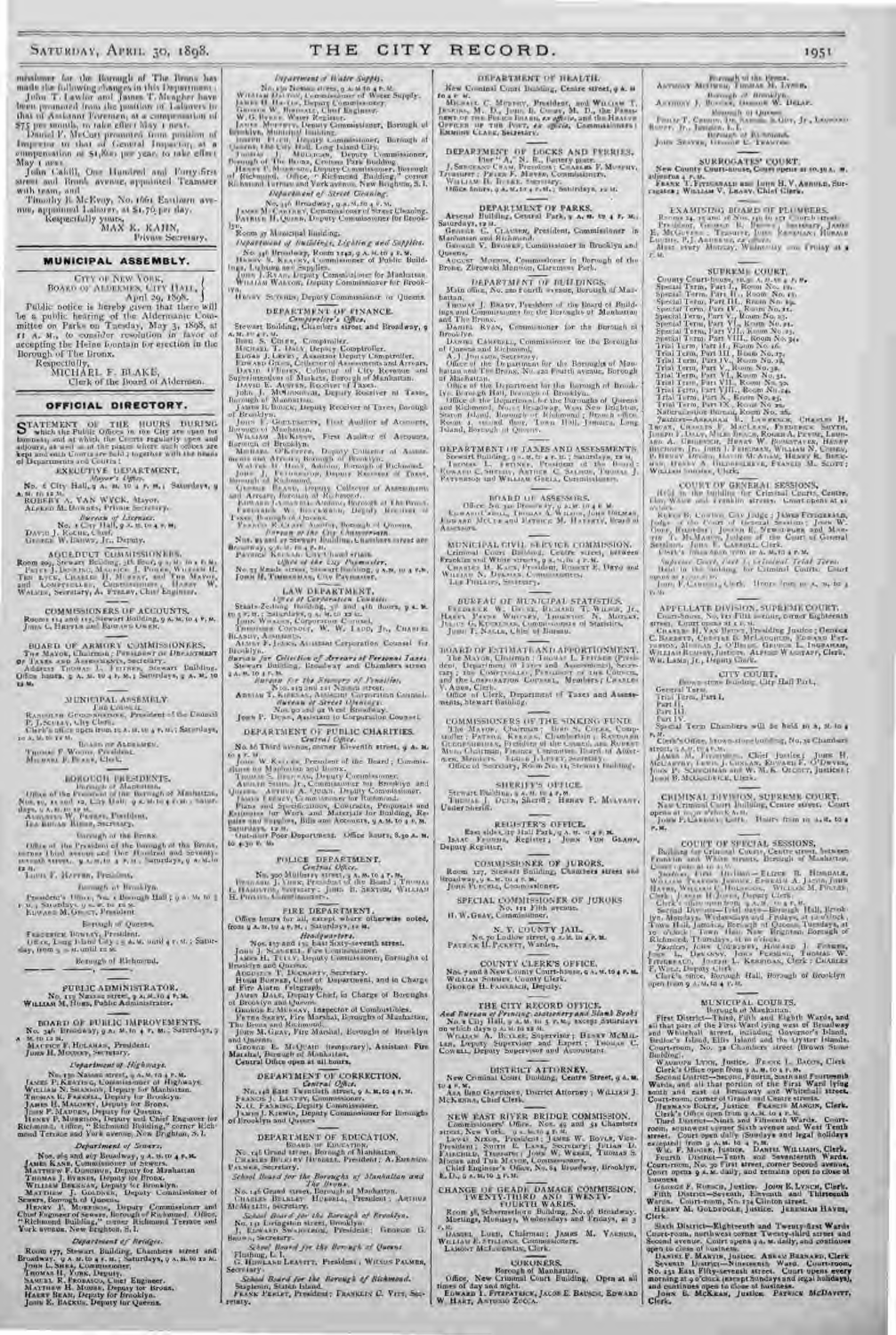Exploit District - Sixtee als and Teamingh Woods,

day. Wednesdays, Tridays and Saturdays.<br>Return days, Tussdays. Duralitys and Saturdays.<br>Thursday H. Stiner, Justice. Thursday Costinas.

 $\begin{tabular}{l|c|c|c|c|c|c|c} \multicolumn{1}{c}{\textbf{N} with $D{\text{M}}$ with $M{\text{M}}$ is the $M$ and $M{\text{C}}$ is the $M$ and $M{\text{C}}$ is the $M$ and $M{\text{C}}$ is the $M$ and $M{\text{C}}$ is the $M$ and $M{\text{C}}$ is the $M$ and $M{\text{C}}$ is the $M{\text{C}}$ is the $M{\text{C}}$ is the $M{\text{C}}$ is the $M{\text{C}}$ is the $M{\text{C}}$ is the $M{\text{C}}$ is the $M{\text{C}}$ is the $M{\text{C}}$ is$ 

Clearly office space daily from any  $N$  and a rest of the final form of the Termin and the final field of the final field of the final field of the final field of the contract of the final field of the final field of the

Eleventh District—That portion of the Twelfth Ward which lies Ponta of the coot re line of West One Hundred and Tenth street and west of the centre line of Lenox or Sixth avenue, and of the liar-lem river north of the :crmmu"'I Le cox+.rsixth av,nue. Court-room, corner of line Hundred and Tmccnty-sixth street and Colu in bus avenue. Court opens d.tily (l-un-dacs and legal holidays excepted), from to x. al, to 4 t'. v. FRAxas 1. NoecesrER, Justice. ADOLPH N. Dt sI.t-HAL'T, Clerk.

#### Borough of the Bronx.

First District—All that part of the Twenty-fourth Ward which it as lately annexed to the City and County of New York by chapter a\_; of the Laws of tea;. com-prising all of the late Town of \Vestche=ter and part cd the [on us of Ea,tchester and Pelham, including the Villages of Vale ticld and VVilliantsbrlde. Court-room, 'Sown Hall, Main street, Westchester 1- ilhtge. Court opens daily (s,undays and legal holidays excepted;, from 9 A, SI. tO 4 P. 't. WILLIAM W. PRETING, JUSTIN, JOHN N. STEVARY,

Sacrossic Districts Licensystem) and Taurus Cook

Borough of Brooklyn. First District—Comprising First, Second, Third, Fourth, Fifth, Sixth, "lentil and 1\celfth Wards of the Borough of Bruokl) S. J \Er. Justice. Fnw'.xc❑ NI,+Rax, Clerk. Clerk's Udice open from e A. M. to a t'. xi. Sec,.rd Di,t act—Seventh. Er\_hth, -Ninth, F.l,•.entIs, T.centteth, 1\centy-first, "l wenty'- a.cond and 't wenty-third Wards. Court-room Icrateel at 's. X44 Fruad-

way, Brooklyn. (3ERARV B. VAN \TART, Justice. \VILI IA?I H. ALl.Fy Chief Clerk. Clerk's 'truce open fry:•m 9 A. Dr. to a P. a. 'third District—Includes the Thirteenth, Fourteenth, Fifteenth, Sixteenth, Secentereth, Eighteenth and Nineteenth \\'ard-. Court-house, Nos b and 8 Lee ave-nue Brooklyn.

WILLIAS! SCFtytrZSPatlN, Justice. CHARLES A. CoN-R.4DV, Clerk. Clerk's of oe open from g A. M. Until 4 i' st. Court (eens at to e'cl.0k. Fourth District — Twenty - fourth, Twenty- fifth, 'twenty-sixth, Twenty went;; and 1 wept)'-eighth \1"ards. Cot:rt-room, No. 14 Howard avenue. Auot PH H. G EI-r;:.c. lusuce. Us-esiAy (;oHLtsG-nrRST, Clerk ; JAxtrs P. Sl.N .~oro, Asstant Clerk. C+rk's odes Open from g ,. xi. t.- q. 1-. Fifth District— Twenty -ninth, thirtieth, Thirty-first and 'Thirty - second \Wards. C urt-room on \\ 'eat Eighth Street, near Surf avenue, Coney Island (located tempo-rarilyl.

Current Furnithers January (Montan, J. )<br>O'Leary Carry<br>O'Leary on the component of the CM.

 $\begin{tabular}{|c|c|c|c|c|c|c|} \hline & For & $10000$ & $10000$ & $10000$ & $10000$ & $10000$ & $10000$ & $10000$ & $10000$ & $10000$ & $10000$ & $10000$ & $10000$ & $10000$ & $10000$ & $10000$ & $10000$ & $10000$ & $10000$ & $10000$ & $10000$ & $10000$ & $10000$ & $10000$ & $10000$ &$ 

 $\mathbf{F}$  . District the Library of Harmond Wards (Towns of the  $\mathbf{F}$  and Third Wards (Third Wards of the  $\mathbf{F}$ 

Castletcn and Northfield,, Court-room, former \ illage Hall, Lalay ette ass onus and Second street, New Brighton. I-HN J. KENNEY, lu,tice; FRaxcis F. LExtay, Clerk. Coot office open I ca m 9 A. II, to 4 e. xi. Court held each dac, except Saturday, from 10 A. M. Second Listnct—iecm ld, Fourth and Fih \Vards h Towns of Middletown, Southfield :old Weetbeld,. Court-room. former Edgewater Village Hall, Stapleton Park, Stapleton. ALBERT REYNAOT, Justice ; I'F1 ER TIER\A,, Clerk. Court office open front , A. xi. to 4 t'. rob Court held ,•ach day from 10 A. st. and continues until close of bus ins 5,,

### CITY MAGIt-1'KATES' COURTS.

 $\begin{tabular}{l|c|c|c|c|c} \hline CFT & CFT & CFT & CFT & CFT & CFT \\ \hline \hline CFT & AFT & BFT & CFT & CFT & CFT \\ \hline CFT & AFT & CFT & CFT & CFT & CFT & DFT \\ \hline CFT & AFT & CFT & CFT & CFT & CFT & CFT \\ \hline A. & AFT & BFT & CFT & CFT & CFT & CFT \\ \hline A. & AFT & BFT & CFT & CFT & CFT & CFT \\ \hline A. & AFT & BFT & CFT & CFT & CFT & CFT \\ \hline A. & AFT & BFT & CFT & CFT & CFT & CFT \\ \hline A. & BFT & DFT & C$ 

avenue.

Ford District-One Hundred and Twenty-first struct, southeastern corner of oylvan place.<br>Sixth District—Use Hundred and Fifty-eighth street<br>and Third avenue.<br>Seventh District—Fifty-fourth street, west of Eighth

Next Dirt (1980) of British Corp.<br>
Tark Dirtrict - Angle Adden sheld a Jacob British Magnitude - Second Values and Harbor Microy Shelbook Dirtrict Magnitude - The Corp.<br>
The Corporate Elisabeth Corp.<br>
Corporate Elisabeth C

Seventh Doubalt—No, 31 Grant street, Farland, ALFRED E. Streets, Magistrate.<br>Eighth District—Coney Island, J. Lord Nostrand, Eighth District—Coney Island, J. Lord Nostrand,

1952 THE CITY RECORD.

#### Torough if Queens

 $\mathcal{V}(\mu)$  . Consider New to and Ly Jackson around Lands to the Martin Boundary of the Boundary of the Boundary of the Boundary of the Boundary of the Boundary of the Boundary of the Boundary of the Boundary of the Bound

Tien Duer also Regulture, Stand Burd, Jose<br>Crathe Magazzine Stand Due L. Science Standard<br>Standard Magazines, Standard Standard<br>Magazines, Magazines, Standard V. Standard V. Standard Standard

OFFICIAL PAPERS.

 $\mathbf{M}^{\text{onstr}}$ <sub>rdin</sub>g) worstschouwar," til 1

Essain, '' Paris News, '' '' Evening Sur<br>Ket- kl y-'' Weekly Louis, '' '' Isish American, ''<br>German—'' Merger Journal. ''<br>William A., GETLES,<br>Sinstring, Cily Rey sel Lastin tive to, their

#### DEPARTMENT OF PUBLIC BUILD-INCS, LIGHTING AND SUPPLIES.

1) **Direct and Security** and September of the Security of the Security of the Security of the Security of the Security of the Security of the Security of the Security of the Security of the Security of the Security of the

#### TO CONTRACTORS.

 $\mathbf{B}^{(\mathrm{Pb})\to\mathrm{UP}}$ , ISBN 6-1-6-8, INCLOSED IN A  $\mathbf{B}^{(\mathrm{Pb})\to\mathrm{PU}}$  and  $\mathbf{A}$  and  $\mathbf{A}$  are controlled to the neutral behavior.

The mass of the state of the state of the state of the state of the state of the state of the state of the state of the state of the state of the state of the state of the state of the state of the state of the state of t

HENRY S. KLARNV, G. Sassi-si,ner of Public Buildings, and supplies.

### BOROUCH OF THE BRONX.

International Title Branch, (2004)<br>| Milwritter Garmany, Cambridge Banch, 1986<br>|- Milwritter Garmany, Cambridge Banch

(No. 13,) I HEREBY GIVE NOTICE THAT PETITIONS have been pre-cited to me and are on the in my' office fir inspection for— Jennings street, paving with granite-block pavement, from Unionavenue to Stebbins avenue. Prospect avenue, 1'eltdrd macadam, from Westchester avenue to Boston road. Bainbridge avenue, regulating, grading, e'.c., from south side of Southern Boulevard to north sale of Kings-

Research and the Pack View German, and in Weiterstein and the United States of the United States (see the second in Weiterstein and the United States (see the United States) and New York (see the United States) and Equati

#### BOROUCH OF MANHATTAN

I I I t n r I' I: I. I'r N I, I r n r: B"l. l't ,. u', I \ I •.. n t I i t,, I N etc 'mI ISO, .l prll zl, t8.,\$. I  $\begin{tabular}{l|c|c|c|c|c|c|c} \hline \textbf{N} & \textbf{OTCE} & \textbf{D} & \textbf{D} & \textbf{D} & \textbf{D} & \textbf{D} & \textbf{D} & \textbf{D} & \textbf{D} & \textbf{D} & \textbf{D} & \textbf{D} & \textbf{D} & \textbf{D} & \textbf{D} & \textbf{D} & \textbf{D} & \textbf{D} & \textbf{D} & \textbf{D} & \textbf{D} & \textbf{D} & \textbf{D} & \textbf{D} & \textbf{D} & \textbf{D} & \textbf{D$ 

AUGUSTON W. PETERS.

I. B. Ruins, becre'ary.

#### DEPARTMENT OF FINANCE.

#### NO'IIt-1:. It) 1'12U1'F.R'IY-UN-NER.S.

**DEPARTMENT OF FINANCE,**<br>IN GREATER TO PROPERTY-OWNERS,<br>IN GREATER NEW OF SECTION TO A DISPLACE OF The Comptant of The Comptant of The Comptant of The Comptant of The Comptant of The All persons, owners of property), after ted by the Indiawang incomments for LOCAL IMPROVEMENTA:

Bt1Rt ,l'(,11 I,I- \l.a\11.\'1'I-AN. FNVE .I'I'll \1 ARU. NINF1'V-FIFTH `,IRLEI—L'A\ING, fiom the L'oulcva r to Rive,,ide I )rive. Area of assessment Both -ides of Ninety-ti th street, tn,m the Cotdecard to kit cis. tie Drier, and to the c<tent of hulf the blacks on file ntcrsrClung and tcrnt:natin; blocks. (ONE HLNi)RED AND IWELF'l'H STRF;ET.- SG\\ NR, t clues is kicereide avemme an(] th,' hushes aid. Area ',t u-sC"-siut'nl : B,th sides of ( Ire Hurdred and I w+ Cth sn-ceI, tru mu; River, de av,:,- ue to Sits • I;uulevard; La t side ul Rit er-ide acc slue, between ( )nc Hundred and I-.leveutfs and Unc Hurtdrecf and T belts h sU eels, and north stale nt (lug Huncred and Eleventh street, trait the B.lulevard to ILv erside alellue. ((NF: III NInRED Ad,!) 'r ELFTH SIREET.- I-'LAe,GlNhJ, so:tth side, between Fittnand Ltnoxave-nue-. Area of as-e-sment : 'oath'lde s ( Inc Hundred and 1\vclftb street, betwveen Filth and Lcnnx ::venues, un lots numl ercII 4j to fg, mclu- i.c, of Block 15)5. LARK A\'ENI;E,—FLAD(;INt; AND CCRB-ING, west siic, between lhle Hundred and Twentc - ccmd and (Jib Hundred and Twenty'-thiru streets, and s•n furs Ii si,lc of One Hundred and 'I wenty second street, and on south side I f One Hundred and Twenty-ti ird street. adjomin4 Park avenue, west side. Area of asses-ment : A1'eIt side of fork avetntc, Let w-ecn Uno Hundred and Iwenty-second and Uue Hundred and Twcnh -tlurrl streets. SE\"};\'fH AVENUE AND LENOSAVF,NUi':- CkUtir-'1A A1-RS, nn each avccuc, at the northerly and s, uthc niy sl ,s of ((ne Hundred and forty-firt unit I One Hundred and Foi ty-sccund s,reetr. Area ufu'ses.- ntent : BI th sides ut Seventh and Lenox asen It-=, front a point about r;z 6\_e eouth of Une Hand red am' F.rrty-first si rc et to a pi,int id,out toy lees north ut One Hundred and Forty-second street ; in I both s des of One Hundred and Farty-lint and One Hundred and Forty-second s!rects, Irom a point smsu.sie about 45., feet east of Lennox avenue to a pa smut about 4o0 ft-,t west + f oevc nth :I;'mate, tit'. NICHULAv AVENUE—SEWER, east side, between One hundred and For.y-scv,nth and One Hundred and Forty-ninth streets. Area of asses-men; : cast side of t. Nichol.rs avenue, between Un.: Hundred and F,rty-seventh and Ilne Hundred and F, rte-ninth street., on lots mothered ;7, 44, 49, lac and r.6, I,t Block

ST, NICHOLAY AVENUE— CROSS AT ALL AND AND ALL AT THE URNE HUNGARY AND A  $\alpha=1$  and  $\alpha(1)$  , and  $\alpha(2)$  , that therefore if and two energy of the state of the state of the state of the state of the state of the state of the state of the state of the state of the state of the state of the sta

TWENTY HORITHATE WARD. CONTROL AND CURRIVG, in area of No. cay have Twenty-third traces. \_Area .t :roses met[ : On Lot Nu, as oh 1l11,ck 679.

B ,hsuUGH uF 'IIiE Be•osx. T\VLA 11 -'h IfIRD ShARD. r1Ni HL \DREG AND SIS'1'1' - F:I(lFI I'H 'I-RF.ET—RE,;L'LaTINi;, GRAIUINtt, CCR1;ING, f'l.Al,l(.lNhJ AND LA\lNi, CRU»\1ALKo, fruw \Ccbstvr avenue w Fr.lnkliu oven ue. Area of assess. meat: B, th siou: of (lure Hundred and suty-ciglHil street, bttween \L- ebst r and Franklin avenucs, and to the extent of hill the blocks on the intersecting and terminating avenues. U. F; HL \I)RED AND 1IXI1' EIG111ii tt'i R61.'1'-1'A\'t\(;, between Wd-t,r anal Fr:u,klin ayen es. Arco 01 ass ssmeut: B.th sides of One Hurdled and Sixtc-eighth street, hetween Webster and Franklin avenue-, and t : the ex'-eat of half the blocks on the intc rsecting and terminating atenues. —teat the same were c, ntirmrd by the board of Asse=Hors on April a6, I 9!, and entered on the same d.lte in the Record of lines of Assessntent, C,,uhrmed, kept in the Bureau for the C,,.h ctwn of :Assessments ana Arr,arc of faxes and Assessments and of Water Rents, and unless the amount assessed for lne/it *,ur any Person or property shallbe Paid udtJ:iu*  silty days niter tine duce of sari/ entry of //is' , 1SSiinnr,' ltto, interest :o/l, to collected t/rereon, as prev,ded in scr tion rota of said Breater New York Charter. Said section provides that, " If any such asse•smcnt shall rem:un unpaid for the period of sissy days after the date of entry thereof in the said Record of 'I itles of Assessments, it shall be the duty of the officer auihorized to collect and receive the amount of such assessment to charge, collect and receive interest the)e-on at the rate of seven per cent. per annum, to he ca/cu-*fated yrorn the da:e of such entry to the date oJ',Aay-*ne, nt." '1 he above assessments are payable to the Collector of Asst ssments and Arrears at the Bureau far the Collection of Assessments and Arrears of 'faxes and Assessments and of Water Rent-, between the hours of 9 A. Si. and z F, nl., and on Saturdays from 9 to to 11., and all payments made thereon on or before June s5, 1896, will be exempt front interest as above provided, and alter that date will be sub-jeet to a charge of interest at the rate of seven per cent. per annum from the date of entry in the Record of 'Titles at As,essments in said Bureau to the date of payment. BIRD S. COLER, (,umptroller. Crly of New YsRR—Dri'AeTxlEN'cof F'iNA.vcp,

Core of New York-Distances or Francisco, 1996, 1996, 1996, 1996, 1996, 1996, 1996, 1996, 1996, 1996, 1996, 1996, 1996, 1996, 1996, 1996, 1996, 1996, 1996, 1996, 1996, 1996, 1996, 1996, 1996, 1996, 1996, 1996, 1996, 1996, 1

#### NOTICE OF ASSESSMENTS FOR OPEN ING STREETS AND AVENUES.

 $\begin{tabular}{l|c|c|c|c|c|c|c|c} \hline $X$ & PUESUANCE. Of & 350.110h & 009.01^{\circ}$ & 711E & 0.0783457 & New York Cluster95, "the Congforllon & 0.66 & 0.04 & New York: Berley & 0.07 & 0.011 & 0.06 & 0.011 & 0.011 & 0.011 & 0.011 & 0.011 & 0.011 & 0.011 & 0.011 & 0.011 & 0.011 & 0.011 & 0.011 & 0.011 &$ 

## BGRor'f:H OF MANHATTAN.

TWEITTH WARD. WARD. WARD. WARD. WARD. WARD. WARD. THE ONE HUNDRED and Seventy-third street to Elev-<br>and the secure. Confirmed January 14, 1898; entered<br>April 25, 1898. Area of assessment includes all

## SATURDAY, APRIL 30, 1898.

tionary lines, primes or particle of Jead, situate, bytograms being the<br>situation of the City of New York (a) situation and linearized and the<br>angle of the control of the second being a model of the second begins and defi

**DEPARTMENT IN THE BRONE.** 

For a state of the CIRCLE MAN AND STATE CONSIDER AND ALLED AT A STATE CONSIDER A SURFACE CONSIDER SECTION TO A SURFACE SURFACE CONSIDERATION (Section 2) and the state of the consideration of the consideration of the consi

1'R'ENTY"FOURTH 'VAR F).

NATHAI.IF. AVENUK, from Kingsbridge road to Boston avenue. C.,nfirnta•l December 30, 1697 ; entered April e5, rly8. Area of assessment inchtde. all those lots, pieces or pareeis of land stuate, lying and being in The City of New York, which taken I+•g,'ther are bounded and described as follows, viz.: Beginning at the corner formed by the iutersccrtun of the '-untlenly side of Perot street with the westerly side of Sedgwick avenue, running thence -oulherly .long the westerly side of Sedgalck avenue to the northeasterly ride of kingsbrid0e road : thence northwesterly along the 'os th side of Kingshricge road to the pro-hmgIti,al northerly of the westerly side of S dgwick avenue ; thence :long said prolongation and said west-ens' side of Sedge irk avenue to a line drawn parallel to Eiugsbrtdee read and distant ioa feet southwesterly from the southwesterly side thereof; thence along said line drawn pars lid to KingsL. ridge road and distant teo feet southwesterly fr, of I he sout hwe stel;y- -1de thereof to it hie drawn paraslel to Emmerich place and distant Poo fret sou they sterly from the southeasterly side thereof ; thence acing said line drawn parallel to Emmerich place and distant too feet s utheas, erly from tt:e st us hmasterly lisle there' f and cont nt.l rat on it line drawn pal r., I'sI to I Ieath avenue and distant tee. feet southeasterly' loom the southeasterly side there+,f to the centre lie of East Une Hundred and Ninety'-fir-t street prolonged east-Sr.udly; thence along said u-utre line of East One Hundred and Ninety-itrst street pros+-ng+•d eastwardly to the prulon"ation southwesterly r,t a line dr.lw'n parallel to Heath avenue end distant too tuet uorth-we-terly from the northwesterly side thereof; Thence 'tlt'ng said prolongation and said line drawn parallel to Heath at' Hine and distant too feet us : t thwesterly front the r-ortnw esterly side thereof and continuing on a line draw' is parallel to Entmerch place and oisioru;t too feet n urthwc-!c rly fro:a the nort hw e'terle side thereof to a line Craws pundlel to Kingvbridge road :end distrust rx feet w'eet' rly from the westerly side tbereid: thi ice along said line drawn par.ullel to Kin"sbridge road and distant tco feet westerly fnmt the westerly side thereof to the I'tlr'teilt' side c.f Heath avenue ; thence along the ea>nrly side of Heath avenue to a line drawn parallel to Borton avenue and distant too bet ne,rthwestcrlv from the northwesterly side there,.£; thence along said line drawn parallel to R',-ton avenue and distant too foot nor hwesterly fi out the northwesterly std,; thereof to the southerly side of Fort lnde+.cndence street ; thy. Ice along the .southerly she +,f Fort Independence street to the pro-lougation northeasterly of a line drawnp rallel to Ito-ton avenue and distant too feet southeasterly front the southeasterly side thereof; thence along raid line drawn parallel to Boston avenue and said 'ins produce([ and uistant t«, feet sutnhc asterly front the - out he. , smrly side, thereof to a line dr.uwn paral'el to Perot street and distant too feet northerly from tile nurtlierly side theteof ; th una::Jong said line drawn Para 1 s I to Perot street and distant too feet northerly front the nor, herly side thereof to the westerly side of Sed,wick avenue ; thence along the we;terry side of 5edgwick avenue to the punt or plate of Le inning. Tile alt"vn-entitled assessments 's'ere entered on the dates herein:tbove given in the Record of Titles of Assessments Confirmed, kept in the " Bureau for the Collection ut Assessments and Arrears," Unless the amount assessed for benefit on any person or property shall be paid within sixty days alter the said respective dates of entry of the assessment-, interest will be collected thereon, as provided in section too6 of the

"Greater New York Charter,"<br>"Sind weden," Have well as a sommon Said washing properlies that, "Have well as a<br>second charter than the said Newsell as the period in the stars of a<br>stars that the said is the second of the s

The above assessments are payable at the Collector<br>rate Collection and Arrests, at the "Euronal for the collection of Assessment for<br>the Collection of Assessment the bound of the mail axis<br>from any paid of the payable and

the rate of seven per cent. per annum from the<br>above re.pective date, of anny of the assessments in<br>the Record of Titles of Assessments in said Bureau.

COMPTROLLER'S OFFICE, April 27, £898,

BIRD S. COLER, Comptroller

to the date of payment.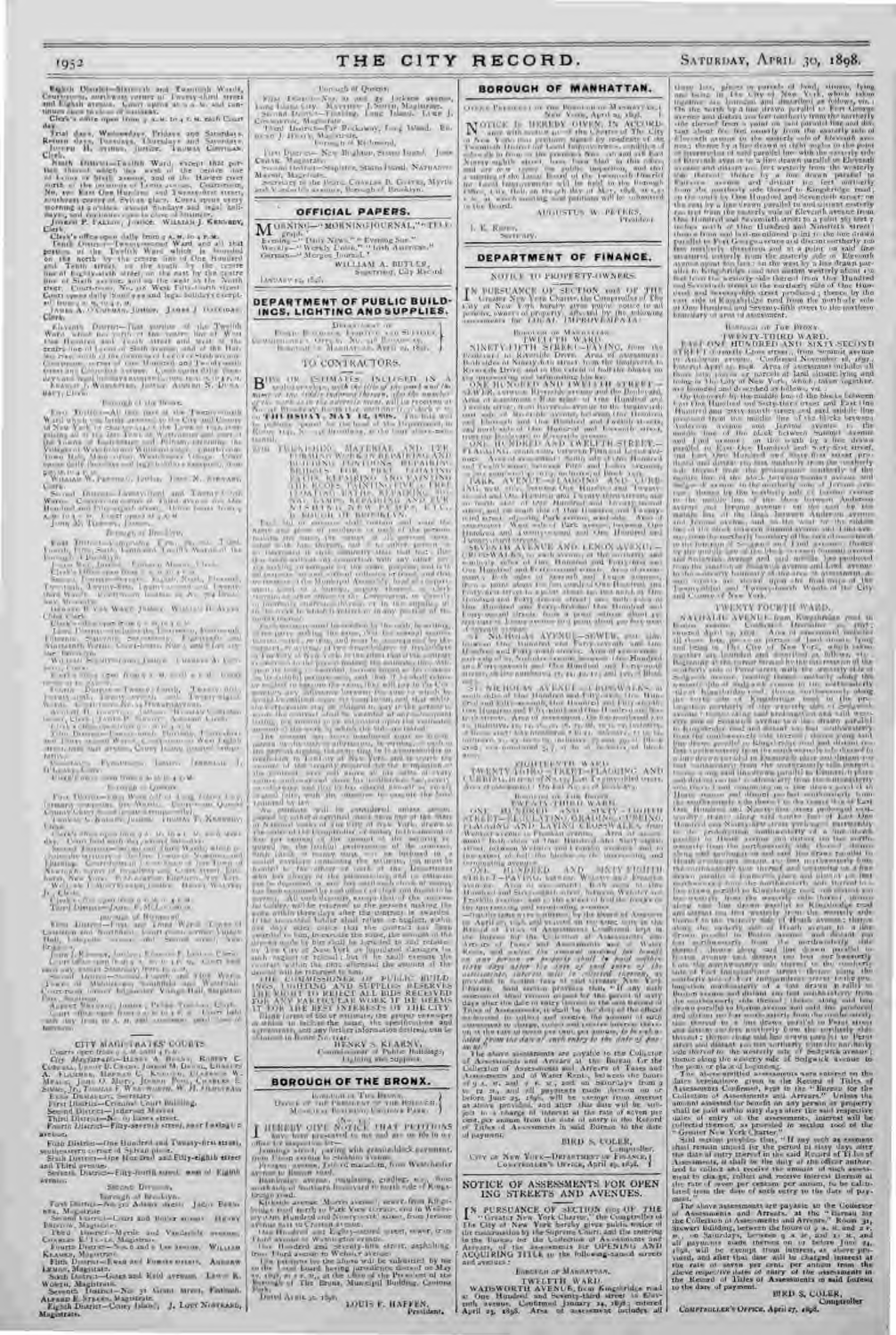#### NOTICE TO PROPERTY OWNERS.

#### **TWELFTH WARD**

TWELL TERVIS (FOR THE SECTION AND CITY (FOR THE BOODS) of the Horse Library (and the Horse Library (and the Horse Library (and the mass) and the second and the second and the second and the Horse Library (and the Horse Li

FOR HIGH PLAYER PLAYERS THREE THIS TREAT THE PAYERS AND LAYERS UNDER A RESIDENCE CONTRACT TRANSPORT TO THE CONTRACT THE CONTRACT THE CONTRACT OF THE CONTRACT AND MONEY AND RELEASE THE THEORY OF THE CONTRACT AND A RELEASE O

(AN) HUNDRED AND THIRTY-SECOND STREET-PAVING, from Brustleavy to Annu retina the street of the street in the state of the street and an all the street and an all the street and an all the street and the fact the fact the

 $\begin{tabular}{l|c|c|c|c|c} \hline ONI & HUSDRED & AND & IORTY-MAUOSD \\ \hline SIREET-T-UVINEG, betsem Computer and American Atest. After a system of the data of One line of the first state, and a system of the data of the end Aminers in the case, in the case of the data to the data. \\ \hline \end{tabular}$ 

Mode of the extremely access to EIGHTV-GODS IS ERECT HIGHLED AND EXAMPNO, CURINNO, STREET HIGHLED FROM A New York CHANNEL CROSS WALK and the same of the Same of the Control of the Same of the Same of the Same of the Same o enting and terminated were

#### COMETERNITI WARD.

das af juyment

## **BIRD & COLER.**

Government Controller, Controller, Controller, Controller, Controller, Controller, Controller, Controller, Controller, Controller, Controller, Controller, Controller, Controller, Controller, Controller, Controller, Control

#### **NOTICE TO PROPERTY/OWNERS.**

 $\begin{array}{ll} \textbf{I}^{\text{N}} & \text{PORSUASEE} & \text{O1}^{\text{N}} \text{ SECTION and } \text{O1}^{\text{N}} \text{ THK} \\ \text{Use Cby } \text{O} & \text{MeV Verk Clanter, the Conguender of } \\ \text{Li} & \text{Cby } \text{O} & \text{MeV Verk for the top of } \\ \text{Eopman, number of groups, generally by following:}\\ \text{Eopman, for LOLM, LIMPROV DENIS} & \text{on} \\ \text{In OLMI} & \text{OEMV TAN, var.} \end{array}$ 

IN HOURS CO.H. OF MANUFATIAN, THE CHARGE IN A MINIMUM AND THE MANUFATIAN CONTROL INTO A MINIMUM AND INTERFERENCE IN A MINIMUM AND INTERFERENCE THE ANGELE THREE THAN AND A MINIMUM AND A MINIMUM AND A MINIMUM AND A MINIMUM

AUTOR AND SERVER CONTROL AND THE CONTROL AND SERVER CONTROL AND SERVER CONTROL AND SERVER CONTROL AND SERVER CONTROL AND SERVER CONTROL AND SERVER CONTROL AND SERVER CONTROL AND SERVER CONTROL AND SERVER CONTROL AND SERVE

Extracts and Assumed the Assessment of ASTV (LGA) 11<br>
STRIET - PAVING, ham Ammerdam avenue to<br>
Kogstensge cont Armed avenue to<br>
Kogstensge cont Armed and Surry and the string from American

For the Hundred and Lines and the photon are the same in the same of the Hundred and Surry equal, since, from Americana and the same of the same of the same of the same of the same of the same of the same of the same of t

the data of energy three<br>set in the said Krosont of This and Area and the contract of the data by the dary of the officer authors<br>and the color and tractive the compact of order a most in the space and<br>for most in the spa

 $\Delta t = 0.04$  and  $\Delta t = 0.04$  and  $\Delta t = 0.04$  and  $\Delta t = 0.04$  and  $\Delta t = 0.04$  and  $\Delta t = 0.04$  and  $\Delta t = 0.04$  and  $\Delta t = 0.04$  and  $\Delta t = 0.04$  and  $\Delta t = 0.04$  and  $\Delta t = 0.04$  and  $\Delta t = 0.04$  and  $\Delta t = 0.04$  and  $\Delta t = 0.04$  a

 $\begin{array}{ll} \text{BRLD S}_r \text{ COJ.IR},\\ \text{Comotivity},\\ \text{For } or \text{ New Value-Deutivity},\\ \text{Conceronized (from $n_1$ Ayst) $r_1$}, 896.\\ \end{array}$ 

# INTEREST ON CITY RONDS AND

 $\begin{tabular}{l|cccccc|cccccc|} THE & (NT)REE & DHE & BAY & 1, & 154 & 68 \\ \hline $T$ & 100 & 1500, and 1500 & 100 & 10000 & 1100 & 10000 \\ \hline $ST$ & New Vark, and that the total day by the Comptonian, and the total day by the Comptonian. \\ \hline $T$ & 100 & 1000 & 1000 & 1000 & 1000 & 1000 & 1000 & 1000 \\ \hline $ST$ & 1000 & 1000 & 1000 & 1000 & 1000 & 10$ tirest, Transier Beeks will be Gosset from March at

For Transier Brooks will be a simply on the 1-appear of the same real time in the state of the same product and the same product will be point on the same by the Kaleker<br>function and the same product of the same productio

City of New York-Proper Distribution

## POLICE DEPARTMENT.

## $\overline{\text{Proof}} \in \overline{\text{Disc}}(\mathbb{R}^{n \times n}) \text{ and } \text{Cerb} \text{ on } \text{Spec} \text{ Xomal} \Big\}$ TO CONTRACTORS.

### PROFINALS FOR ESTIMATES.

parameter and an increasing of the first straight of the search of the first straight of the search of the search of the search of the search of the search of the search of the search of the search of the search of the se

 $\begin{array}{l} \textbf{Compose} \\ \textbf{P} \textbf{H}(x) = \mathbb{E}[x] \times \mathbb{E}[x] \times \mathbb{E}[x] \times \mathbb{E}[x] \times \mathbb{E}[x] \times \mathbb{E}[x] \times \mathbb{E}[x] \times \mathbb{E}[x] \times \mathbb{E}[x] \times \mathbb{E}[x] \times \mathbb{E}[x] \times \mathbb{E}[x] \times \mathbb{E}[x] \times \mathbb{E}[x] \times \mathbb{E}[x] \times \mathbb{E}[x] \times \mathbb{E}[x] \times \mathbb{E}[x] \times \mathbb{E}[x] \times$ 

 $\mathbf{C}$  . With colors  $\mathbf{C}$  , the the twist is any of the contribution of the spectrum density of the strengtheness in the contribution of the strengtheness is a second to provide the property of the strengtheness is

coefficient materials and the community of the coefficient of the coefficient of the coefficient of the coefficient of the coefficient of the coefficient of the coefficient of the coefficient of the coefficient of the coe to interests.

In activities will be accounted from, an a continue  $\overline{S}$  as existence associated to any potential to account to account to the Corresponding of the low-strength and the continued of the Corresponding of the continued

a secretical map, can construct and a trace to the loss of the secretical map is a secrety of the secrety of the secrety of the secrety of the secrety of the secrety of the secrety of the secrety of the secrety of the sec

 $\begin{array}{|c|c|c|c|c|c|c|c|c|} \hline \mathbf{L}^{BS} & \mathbf{L}^{BS} & \mathbf{L}^{BS} & \mathbf{L}^{BS} & \mathbf{L}^{BS} & \mathbf{L}^{BS} & \mathbf{L}^{BS} & \mathbf{L}^{BS} & \mathbf{L}^{BS} & \mathbf{L}^{BS} & \mathbf{L}^{BS} & \mathbf{L}^{BS} & \mathbf{L}^{BS} & \mathbf{L}^{BS} & \mathbf{L}^{BS} & \mathbf{L}^{BS} & \mathbf{L}^{BS} & \mathbf{L}^{BS} & \mathbf{L}^{BS} & \math$ 

and in the masses of the Hound,  $\frac{1}{N}\frac{1}{N}\frac{1}{N}\frac{1}{N}\frac{1}{N}\frac{1}{N}\frac{1}{N}\frac{1}{N}\frac{1}{N}\frac{1}{N}\frac{1}{N}\frac{1}{N}\frac{1}{N}\frac{1}{N}\frac{1}{N}\frac{1}{N}\frac{1}{N}\frac{1}{N}\frac{1}{N}\frac{1}{N}\frac{1}{N}\frac{1}{N}\frac{1}{N}\frac{1}{N}\frac{1}{N}\frac{1}{N}\frac{1}{N}\frac{1}{N}\frac{1}{N}\frac{1}{N}\frac{1}{N}\frac$ 

## Since Vental, April 25, 1838.

POLICE DI EXECUCIÓN DE TOUR CITY OF NEW YORK, TO CONTRACTORS.

#### PROPOSALS FOR ESTIMATES.

SEALED ESTIMATES THE SUPPLATING THE Hood range of the Transit Contract Land Property and the United States United States (1980) and the United States Contract Land Property and the United States Contract United States (198

Hence it is the Country of the Country of the Country of the Country of the Country of the Country of the Country of the Country of the Country of the Country of the Country of the Country of the Country of the Country of

The read is on be known our month, as follows a strike that the hundred boson and month, as follows and the strike of the hundred boson and boson and the strike  $\mathcal{O}$  and  $\mathcal{O}$  and  $\mathcal{O}$  and  $\mathcal{O}$  and  $\mathcal{O}$ 

Üm

 $\begin{array}{l} \displaystyle \mathbf{P}(G) = \alpha_1 + \mathbf{I}_G \quad \text{for } \mathbf{P} \text{ and } \mathbf{Q} \text{ is a } \mathbf{I}_G = \mathbf{I} \quad \text{for } \mathbf{I}_G \text{ and } \mathbf{Q} \text{ is a } \mathbf{I}_G \text{ and } \mathbf{Q} \text{ is a } \mathbf{I}_G \text{ and } \mathbf{Q} \text{ is a } \mathbf{I}_G \text{ and } \mathbf{Q} \text{ is a } \mathbf{I}_G \text{ and } \mathbf{Q} \text{ is a } \mathbf{I}_G \text{ and } \mathbf{Q}$ 

an look width any be described about 20  $\pm$  0000 and the second about 20 of 2000 and the control in the Core product in the Core product in the Core product in the Core product in the Core product in the Core product in t

consider the contract of the second particle in the contract of the second and the contract of the second and the contract of the second and the contract of the second and the contract of the second particle in the contra

parties uncertainty shall be assumed<br>by the contribution of the corresponded by the contribution of<br> $\mathcal{L}_\mathrm{E}$  in writing, of two leads buddens or free<br>follows in The City of Poet York, with their respective places of From the matrix of the state of the collision of the collision of the state and the state of the state of the state of the state of the state particle is the collision of the state of the state of the state of the state o

- South forms for entertained may be pressured for appli-**DEPOSITION** 

 $\begin{array}{lll} \text{from } \text{in} & \text{in} & \text{in} & \text{in} & \text{in} & \text{in} & \text{in} & \text{in} \\ \text{in} & \text{in} & \text{in} & \text{in} & \text{in} & \text{in} & \text{in} & \text{in} & \text{in} & \text{in} \\ \text{in} & \text{in} & \text{in} & \text{in} & \text{in} & \text{in} & \text{in} & \text{in} & \text{in} & \text{in} \\ \end{array}$ 

New York, April 16, 1890.

**FOLD & HERECHO CONTRACTOR** NOW TO BE NOT THE MOTOR IN STREET

TO DONTHACTIVES.

PROPOSALS FOR ASTIMATES. 

Since  $\alpha=1$  for an integral and all the ground by of all the state of the state of the later state of the state of the state of the state of the state of the state of the state of the state of the state of the state of t

acjaneg<br>"Tityano " koji je unova ravno forak formana<br>"Wybe nastaj" ky ilin katalji ma Winashiran Çank

 $\begin{tabular}{l|cccccc|cccccc|cccccc|} \hline \textbf{in}(t) & \textbf{in}(t) & \textbf{in}(t) & \textbf{in}(t) & \textbf{in}(t) & \textbf{in}(t) & \textbf{in}(t) & \textbf{in}(t) & \textbf{in}(t) & \textbf{in}(t) & \textbf{in}(t) & \textbf{in}(t) & \textbf{in}(t) & \textbf{in}(t) & \textbf{in}(t) & \textbf{in}(t) & \textbf{in}(t) & \textbf{in}(t) & \textbf{in}(t) & \textbf{in}(t) & \textbf{in}(t) & \textbf{in}(t) & \$ The waite quoties of root a gr in different within<br>any days from the  $\Delta x$  -the continuum and index<br>  $\tau$ 

1 and the state and the state and the state and the state and the state and the state and the state and the state and the state and the state and the state and the state and the state and the state and the state and the

in January with the transformation and the sequential of the State of The Case of The Case of the State of The Case of The Case of the State of the State of The Case of The Case of the second tends of The Case of the seco

#### THE CITY RECORD.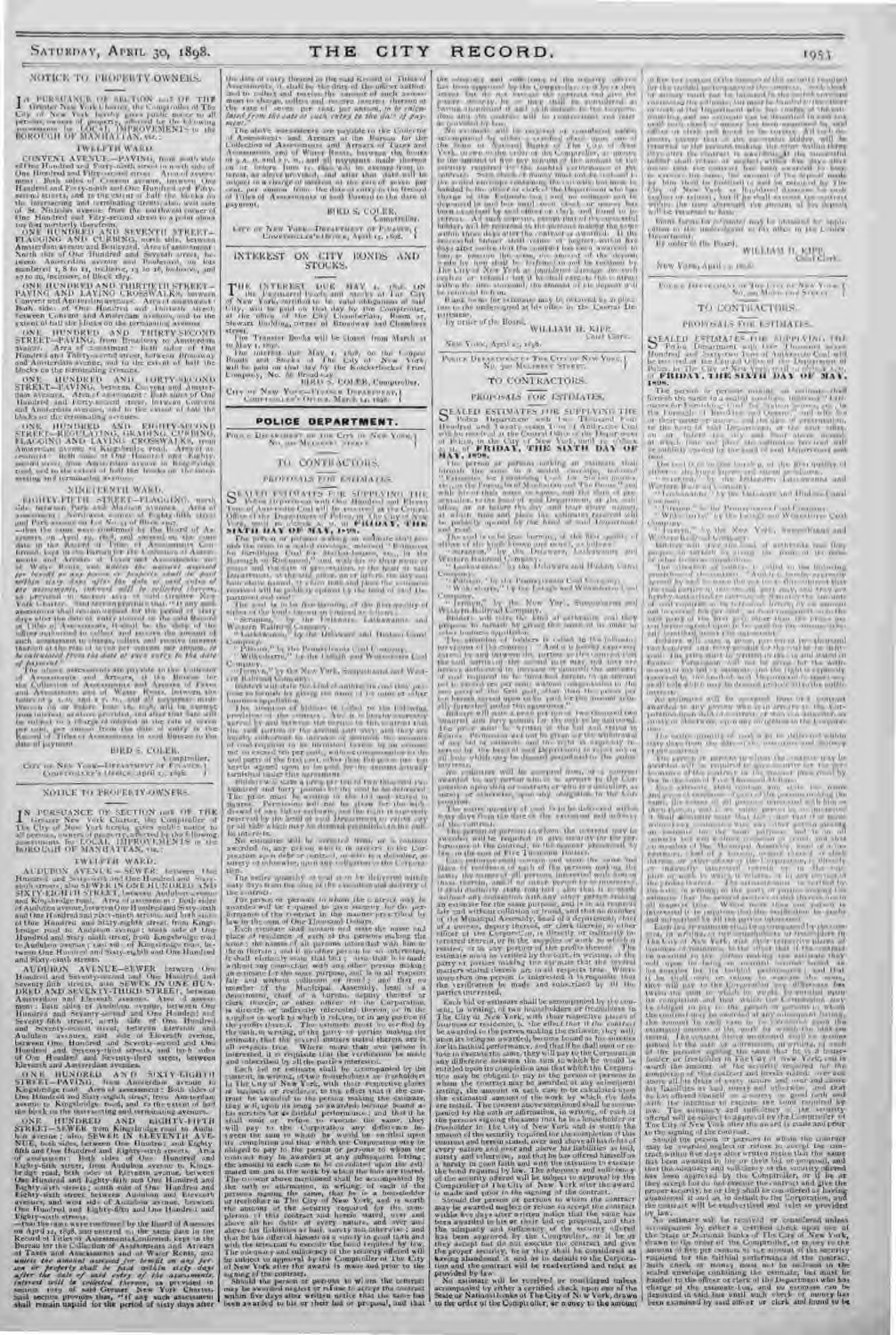#### 1954

 $D_{\rm{eff}}$  , then are the formal  $\sim$  WHA (AM  $M_{\rm{eff,eff}}$  ),  $\sim$  0.000  $M_{\rm{eff,eff}}$  ,  $\sim$  0.000  $M_{\rm{eff,eff}}$  ,  $\sim$ 

 $\begin{array}{l} \mbox{Fokner for any } \alpha \longleftarrow \mbox{Nic } \mbox{Fokner of } \mbox{Nic } \mbox{Kock} \\ \mbox{S} \vdash \mbox{S} \rightarrow \mbox{Nic } \mbox{Nic } \mbox{S} \rightarrow \mbox{Nic } \mbox{Nic } \mbox{Nic } \mbox{Nic } \mbox{Nic } \mbox{Nic } \mbox{Nic } \mbox{Nic } \mbox{Nic } \mbox{Nic } \mbox{Nic } \mbox{Nic } \mbox{Nic } \mbox{Nic } \mbox{Nic } \mbox{Nic } \mbox{Nic } \mbox{Nic } \$  $\label{eq:10} \begin{array}{cccccccccc} \mathbf{P}^{\text{C}} & \text{in} & \text{in} & \text{in} & \text{in} & \text{in} & \text{in} & \text{in} & \text{in} \\ \mathbf{P}^{\text{C}} & \text{in} & \text{in} & \text{in} & \text{in} & \text{in} & \text{in} & \text{in} & \text{in} & \text{in} \\ \hline \text{in} & \text{in} & \text{in} & \text{in} & \text{in} & \text{in} & \text{in} & \text{in} & \text{in} & \text{in} & \text{in} \\ \hline \text{$ 

 $\label{eq:Q} \begin{array}{ll} \mbox{Poisson} & \mbox{Poisson} & \mbox{Poisson} & \mbox{Nors.} & \mbox{Nors.} & \mbox{mod} \\ \mbox{Q.} & \mbox{Q.} & \mbox{Q.} & \mbox{Q.} & \mbox{Q.} & \mbox{Q.} & \mbox{Q.} & \mbox{Q.} & \mbox{Q.} \\ \mbox{Q.} & \mbox{Q.} & \mbox{Q.} & \mbox{Q.} & \mbox{Q.} & \mbox{Q.} & \mbox{Q.} & \mbox{Q.} & \mbox{Q.} & \mbox{Q.} \\ \m$ 

ato.

ATLANTA R.D. VANDITIONAL

DAMAGE COMM. 23-24 WARDS.

PULSE LTD I - I PROVIDED OF CHAP  $\label{eq:1} \begin{split} \mathcal{L}_{\text{max}} = \frac{1}{\sqrt{2}} \mathcal{L}_{\text{max}} \left[ \frac{1}{\sqrt{2}} \mathcal{L}_{\text{max}} \right] \end{split}$  $\ln \left( \Gamma_{\alpha} \cdot \mathcal{F} \cdot \mathcal{F} - \ln \left( \Gamma_{\alpha} \right) \right) = \ln \left( \Gamma_{\alpha} \cdot \mathcal{F} \right) \ln \left( \ln \left( \Gamma_{\alpha} \right) \right)$  $\tilde{\sigma}$  or  $\sqrt{2}$ **KOS**  $\begin{bmatrix} 1 & 0 & 0 \\ 0 & 0 & 0 \\ 0 & 0 & 0 \\ 0 & 0 & 0 \\ 0 & 0 & 0 \\ 0 & 0 & 0 \\ 0 & 0 & 0 \\ 0 & 0 & 0 \\ 0 & 0 & 0 & 0 \\ 0 & 0 & 0 & 0 \\ 0 & 0 & 0 & 0 \\ 0 & 0 & 0 & 0 & 0 \\ 0 & 0 & 0 & 0 & 0 \\ 0 & 0 & 0 & 0 & 0 \\ 0 & 0 & 0 & 0 & 0 & 0 \\ 0 & 0 & 0 & 0 & 0 & 0 \\ 0 & 0 & 0 & 0 & 0 & 0 & 0 \\ 0 &$ 



TU LEE ACROSS

 $\label{eq:1} \begin{array}{rcl} \mu_{\text{max}} = \frac{1}{2} \left( \frac{1}{2} \frac{1}{\sqrt{2}} \right) \left[ \frac{1}{2} \left( \frac{1}{2} \frac{1}{\sqrt{2}} \right) \left( \frac{1}{2} \frac{1}{\sqrt{2}} \right) \right] \left( \frac{1}{2} \frac{1}{\sqrt{2}} \right) \left( \frac{1}{2} \frac{1}{\sqrt{2}} \right) \left( \frac{1}{2} \frac{1}{\sqrt{2}} \right) \left( \frac{1}{2} \frac{1}{\sqrt{2}} \right) \left( \frac{1}{2} \frac{1}{$  $L^{n}$  $\begin{picture}(180,10) \put(0,0){\line(1,0){10}} \put(0,0){\line(1,0){10}} \put(0,0){\line(1,0){10}} \put(0,0){\line(1,0){10}} \put(0,0){\line(1,0){10}} \put(0,0){\line(1,0){10}} \put(0,0){\line(1,0){10}} \put(0,0){\line(1,0){10}} \put(0,0){\line(1,0){10}} \put(0,0){\line(1,0){10}} \put(0,0){\line(1,0){10}} \put(0,0){\line(1,0){10}} \put(0$ 

THERADIY, NAV  $\mathbb{I} \subseteq \mathbb{I}$  of  $\mathbb{I}$  . The Milleton of 

THE CITY

 $\label{eq:3} \mathcal{H}_{\mathcal{A}} = \left\{ \begin{array}{ll} 10.114~\mathrm{MeV} & 0 & \mathrm{W_{\mathcal{A}}\text{CFL}} \lesssim 0.015\\ \mathrm{G}_{\mathcal{A}} & 0.01475\\ \mathrm{G}_{\mathcal{A}} & 0.01475\\ \mathrm{A}\left\{ 0.014~\mathrm{MeV} \right\} & \approx 0.0241\\ \mathrm{A}\left\{ 0.014~\mathrm{MeV} \right\} & \approx 0.0241\\ \mathrm{A}\left\{ 0.01475 \right\} & \approx 0.001$ 

NOTICE

## WATER TAXES.

WWW.DARTON. assigner is beer boosty.

## DEPARTMENT OF CORRECTION.  $\mathbb{E}\left[\begin{array}{c} \mathbf{1}_{\{1,2\}} & \mathbf{1}_{\{1,3\}} \\ \mathbf{1}_{\{1,2\}} & \mathbf{1}_{\{1,3\}} \\ \mathbf{1}_{\{1,2\}} & \mathbf{1}_{\{1,3\}} \end{array}\right], \mathbf{1}_{\{1,3\}} \left[\begin{array}{c} \mathbf{1}_{\{1,3\}} & \mathbf{1}_{\{1,3\}} \\ \mathbf{1}_{\{1,3\}} & \mathbf{1}_{\{1,3\}} \\ \mathbf{1}_{\{1,3\}} & \mathbf{1}_{\{1,3\}} \end{array}\right],$

TUTURED TOPS

FOR VELEPHONE SYSTEM FOR YOU.

 $\begin{array}{|c|c|c|c|c|c|c|c|} \hline \textbf{1} & \textbf{1} & \textbf{1} & \textbf{1} & \textbf{1} & \textbf{1} & \textbf{1} & \textbf{1} & \textbf{1} & \textbf{1} & \textbf{1} & \textbf{1} & \textbf{1} & \textbf{1} & \textbf{1} & \textbf{1} & \textbf{1} & \textbf{1} & \textbf{1} & \textbf{1} & \textbf{1} & \textbf{1} & \textbf{1} & \textbf{1} & \textbf{1} & \textbf{1} & \textbf{1} & \textbf{1$ 

 $\frac{1}{\sqrt{2}}\int_{0}^{2\pi} \frac{1}{\sqrt{2}}\frac{1}{\sqrt{2}}\frac{1}{\sqrt{2}}\frac{1}{\sqrt{2}}\frac{1}{\sqrt{2}}\frac{1}{\sqrt{2}}\frac{1}{\sqrt{2}}\frac{1}{\sqrt{2}}\frac{1}{\sqrt{2}}\frac{1}{\sqrt{2}}\frac{1}{\sqrt{2}}\frac{1}{\sqrt{2}}\frac{1}{\sqrt{2}}\frac{1}{\sqrt{2}}\frac{1}{\sqrt{2}}\frac{1}{\sqrt{2}}\frac{1}{\sqrt{2}}\frac{1}{\sqrt{2}}\frac{1}{\sqrt{2}}\frac{1}{\sqrt{2}}$ 

RECORD.

Health will write our the ansatz at that a massive comparison is not the comparison of the Companion of the Companion of the Companion of the barrier of the barrier of the barrier of the barrier of the barrier of the barr

**antialomi** 

# 

### TR LUNTILAGTIUS.

PRODUCTLY FOR AUTHOR DIAS ON BLACK WELL THE CORRECTION INVESTIGATION

 $\frac{1}{2}$  . The procedure form is a model of the property of the second particle of the property of the property of the property of the property of the property of the property of the property of the property of the prope

All bear to be an environment in the Lagred C. Matcheson (2019) and the control of the Castle C. The Control of the Castle C. Control of the Castle C. Control of the control of the control of the control of the control of

The count of the matrix will be made as seen as  $\Delta xy$  the count of the matrix in the tensor is the measure of  $\Delta xy$  the matrix  $\Delta xy$  the matrix  $\Delta xy$  the matrix  $\Delta xy$  is the matrix of  $\Delta xy$  the matrix of  $\Delta y$  and  $\Delta y$  a

2011 - The main the state the state of the state of the state of the state of the state of the state of the state of the state of the state of the state of the state of the state of the state of the state of the state of

is removed to person in persons to whom the contract<br>may be awarded to person in persons to a second the contract<br>may be awarded to play the contract may be awarded to this second the<br>matrix relation contract that the same

SATURDAY, APRIL 30, 1898.

 $\begin{tabular}{l|c|c|c|c|c|c|c|c} \hline \textbf{non, and its current will be reduced and mass is a provided by low.}\\ \hline \textbf{nonvallet by low.}\\ \hline \textbf{nonvallet by low.}\\ \hline \textbf{addition to increasing the same in figure,}\\ \hline \textbf{P} \textbf{a} \textbf{y} \textbf{y} \textbf{y} \textbf{y} \textbf{y} \textbf{y} \textbf{y} \textbf{y} \textbf{y} \textbf{y} \textbf{y} \textbf{y} \textbf{y} \textbf{y} \textbf{y} \textbf{y} \textbf{y} \textbf{y} \textbf{$ 

 $\begin{array}{l} \mbox{Dipunators are Commutum,}\\ \mbox{No: tag, Kart Twuxrabs, Franker,}\\ \mbox{New Vins. April on, 1892.} \end{array}$ TO CONTRACTORS.

PROPOSALS FOR FURNISHING THE ELECTRIC CURRENT AFTER FLECTRIC LIGHTS OF THE CITY PEISON FOR THE VEALS  $10\mu$ 

S CALED BIDS ON JSTIMATIS FOR RECTRIC COMMUNICATES CONTRACTOR (SUPERIOR)

of New York, and 1000 DAY, 30AY, 30AY, 30AY 314 DE ten to the Tries particle in the ten of the pressure of the pressure of the pressure of the pressure of the pressure of the pressure of the pressure of the pressure of th

Note that the system will be exampled to the performance of the<br>Legislation of the system will be exampled to the system will be the<br>system of the system of the system of the system of the system of the<br>system of the syst

Fig. (a) and the second with the second term of the second and the second and the second second and the second and the second second and the second second and the second second the second second the second second term of

alundanes it alumdoned it will as in detail to the Corporation, and<br>the cantract will be readvertised and value as provided<br>by law.<br>Bidders will write our the amount of their estimates in

by law,<br>address will write our the amount of these contained in Companished and the main by a response in distribution for the Companisher, in according to the terms of the Contrast Blunk terms of the contained at the offi

| DEPARTMENT OF CONDECTION 4    |
|-------------------------------|
| No. 148 EAST TWINDIATH STEELT |
|                               |

PROPOSALE FOR CAN FOR CITY PRISONS, ETC. USIDER THE CONTROL OF THE LAPARTMENT OF CORRECTION.

S FALED BIOS OR ESTIMATES FOR FURNISHED module Can as the following Feinemi such this problem of the Film Control District Power District Control District Control of the City of the City of the City of the City of the Cit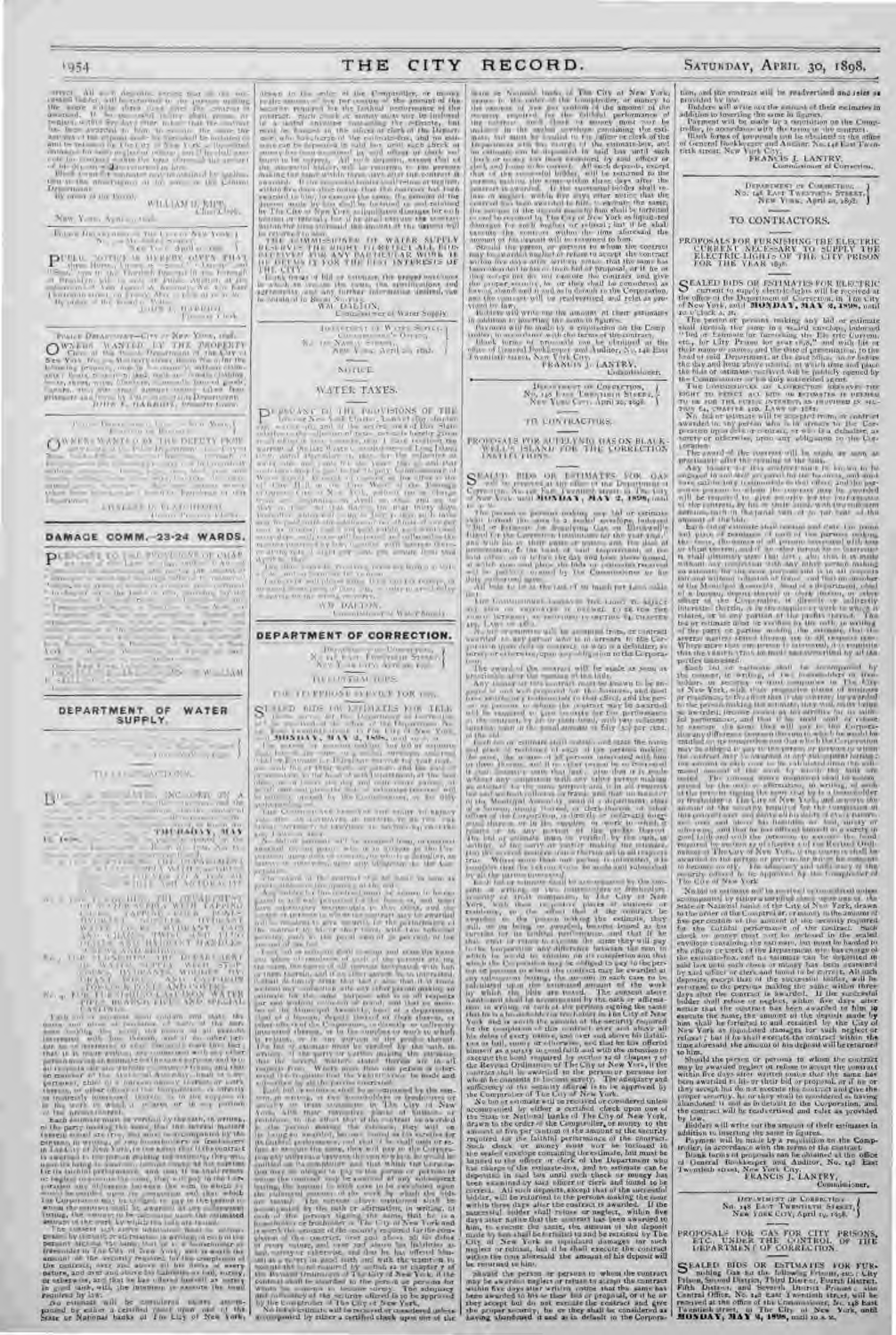# The person or persons making any had or estimate that furnals the same in a scaled revealed revealed more in the original more than the beam of the complete more of Correction lunched more of the set of the set of the set All hole to be at the rate of so much per r,poo cubic

feet, In Comments<br>are concrete anothers are relative to expect and the comments of the<br>manner in the case of the control of the control of the control of<br>the state of the control of the computed from the control of the<br>con

 $\frac{1}{T(\omega)}$ 

The first of estimates will be accorded from the control from the main and the state of the first of the control from the state of the control from the state of the control from the control of the control of the control o

contrast if has depends on the contrast in him.<br>
Similar was the contrast in him. The contrast in the contrast of the contrast of the contrast of the contrast of the contrast of the contrast of the contrast of the contras

Final form at proposals the indicated at the effice<br>of General Books-eper and Auditor, No. 140 basic Persian Proposals (Fig. 2)<br>PEANCES J. LANTRY, Commonwealt, Commonwealt, Commonwealt,

#### **CORPORATION NOTICE.**

Bosodok or The Banck. Like you, No. 1. Regularing, grading, coeffice, flog.<br>given and loying crosswalks in Jefferson street, from<br>Franklin avenue to Boston road, together with a list of<br>Avenue to Boston road, together with a list of<br>Avenue to B

con-<br>No. , Reth sides of Jefferson street from Frachlin<br>ayesite is Bostin read, and to the astent of half the<br>block at the intersecting avenues.

1249<br>1253 now at the interesting avenues.<br>
All periods whose interests are affected by the shawe-<br>
onional proposed assessments, and who are opposed to<br>
the same, or enther of them, are requested to present<br>
their edges terms, by a (2) 经特别的转让 计自动编码 计故障 网络小头 计分类 计分类 计分类 计分类 计数字

**EDWARD MCUE,<br>EDWARD CABILI,<br>THOS A. WILSON,<br>JOHN DELMAR,<br>PATRICK M. HAVERTY,<br>PATRICK M. HAVERTY,** WILLIAM H. JAGERT, SEPTERTY, NAJRE BUYON OF NEW YORK, BOSONON OF APRIL 16, 1886.

PUBLIC NOTICE IS HEREBY GIVEN TO THE cover or ewners of all masses and less, improvement and affected thereby, that the collection proposed assessments have been sampled as an increase and the linear influence and the standard and the final influence in the s  $2.05.1$  $x74$ 1873

Boxoton or Manageran. Last 4790, No. 1. Femalus the second has an Ceratul<br>Fark, West, sum fort south of Sisty-nimit street, one of the second theory<br>wast. West, 識

List 2500, No. 1. Paving One Hondred and Eighty-<br>tranch street, from Eleventh average to King-artifical, with granitable<br>ck, povement and bying com- $\mathbf{u}$ 

List 1612, No. 3, Paving One Hundred and Stark<br>street, from the Rousvard to Riverside Drive, with<br>aspholt-pavement.

That xery, No.4 Paying Due Hundred, and foglay-<br>Bith street, home King-bridge road to the used side of<br>Walescorth avenue, with graniti-block parement, and<br>laying crosswalks,

The limits which it is proposed to lay the unit<br>assessments include all the several finites and loss of<br>ground, vecant late, pieces and particle of load almoses

cannot be a "South side of Metropolom Merer, extending about an few and feature of Dark, West, examples the control Park, West, examples the control of the control Park, West, examples the control of the Sixty signal in Si

i = tri<br>Ligili 中价

recovers. But also of One Hundred and Beth street, So, a bond when the Bonder of Riverside Delve, and in the as-<br>from the Bonderard to Riverside Delve, and in the as-<br>from of half the block at the interesting average.

No. 4, 10 th at<br>the  $\approx 1$  Due Hundred and Nighty-Rin strett, componently<br> $\approx 0.02$  and  $\approx 0.01$  Madria rin avenue and carenter<br> $\approx 0.01$  and  $\approx 0.01$  and  $\approx 0.01$  <br>and  $\approx 0.01$  and  $\approx 0.01$  and<br> $\approx 0.01$ 

All process of<br>nois terms axis allocad by the  $10$  axis matrix property<br> $10$  at which are considered as sensitively and who are expected to the<br> $\alpha$  matrix of the constant  $\alpha$  with<br> $\alpha_1$  by the Secretary of the linear o

**EDWARD MATH**<br>**EDWARD MATH**<br>**THOS** AWAY AND MATHEMATHEMAN<br>
THOS DELINERS AT HAVE EXTREMENT  $\label{eq:W} \begin{array}{ll} \mathbf{W}(i,j,s) \in \mathcal{H} & \mathcal{I} \xrightarrow{\mathbb{R} \times \mathbb{R} \times \mathbb{R} \times \mathbb{R} \times \mathbb{R} \times \mathbb{R} \times \mathbb{R} \times \mathbb{R} \times \mathbb{R} \times \mathbb{R} \times \mathbb{R} \times \mathbb{R} \times \mathbb{R} \times \mathbb{R} \times \mathbb{R} \times \mathbb{R} \times \mathbb{R} \times \mathbb{R} \times \mathbb{R} \times \mathbb{R} \times \mathbb{R} \times \mathbb{R} \times \math$ fine or Hew Yours Homeon or Manuscripto DEPARTMENT OF PUBLIC<br>CHARITIES. **COTA**  $-111$  $1 - 11$ **Cities** tan).<br>Faith jairia. er gathers, Maland Mill.<br>As Bourder, Maland Mill. Milk Toucher,  $1 - 4i$ For gentlema, the<br>initial Milli Milli Ninches, and the same first the same first distance<br>and the same first distance of the same first distance of the same first<br>of the same of the same of the same of the same of the sam **Callier** 22 **HILL** 1252 und<br>1964  $3.06$  $\frac{117}{110}$ 1212 rear. ET34 15.20 iait.<br>Indo  $10^{10}$ <br> $10^{10}$ **TEES** r relic Webster and Block and White Transport of the set of the space and the particle of the space and the space of the space of the space of the space of the space of the space of the space of the space of the space of  $1135$ 1910. 剛 1345<br>1945<br>1945<br>1943  $\begin{array}{l} 2.579 \\ 1.98 \\ 1.91 \\ 1.91 \\ 1.91 \\ 1.91 \\ 1.91 \\ 1.91 \\ 1.91 \\ \end{array}$  $1044 \frac{1947}{1246}$ 

- 
- 
- 
- 
- 
- 
- 
- 
- 
- 
- 
- 1 miw Set.<br>1 Monkey Wrench, 15-iuch.<br>2 Seriwaritwr Bus.<br>5 dosen Chaul Bandies, assorted.

THE CITY RECORD.

i ingili

Ury.

 $14921$ 

 $\frac{r_1 R_{11}}{4 \pi R_{11}}$ 

 $\frac{100}{1200}$ 

 $-15$ colloy

 $10155$  $7 - 12$  $(101)$ 

4.4341

mus.

1201

V. 88

nati<br>Luu 61%<br>1310 (

cise.

m.

W

**Lives** 

 $001$ THINK

**Travy** con:

德

**TENN**  $4.00 \frac{1}{1111}$ 

 $\frac{1}{1/4}$ 

**Falur** 

**SIM** 

Fuck)

燃  $1.147$ ATVI

350

**Sill** 

**Links** 

mills i jin

riffri

sila.

**FIAL** 

S.

W

**MB** 

un.

 $1.73$ 

 $rac{1}{4}$ 

 $^{2.077}_{2.078}$ 

 $\begin{array}{l} 1.35 \\ 1.185 \\ 1.185 \\ 1.08 \\ 1.08 \\ 1.08 \\ \end{array}$ 

1394-

 $-1921$  $13WV$ 13944

**Live** 

turz.

 $2-10$ 

- 
- 
- 
- 
- 
- 
- 
- **TEG LAN's**

1955

A more Maturity Frank of the animals Maria

A Walter Gill and Constant of the Constant of the Constant Constant of the Constant of the Constant of the Constant of the Constant of the Constant of the Constant of the Constant of the Constant of the Constant of the Con

 $120 - 180$ 

 $\left\{ \begin{array}{ll} \hbox{for all } x\in\mathbb{R}^n, \; x\in\mathbb{R}^n, \; x\in\mathbb{R}^n, \\ \hbox{for all } x\in\mathbb{R}^n, \; x\in\mathbb{R}^n, \; x\in\mathbb{R}^n, \\ \hbox{for all } x\in\mathbb{R}^n, \; x\in\mathbb{R}^n, \; x\in\mathbb{R}^n, \\ \hbox{for all } x\in\mathbb{R}^n, \; x\in\mathbb{R}^n, \; x\in\mathbb{R}^n. \end{array} \right.$ 

 $\lim_{\varepsilon\to 0}\liminf_{\varepsilon\to 0}\frac{V(\varepsilon)}{\varepsilon}=\frac{N\varepsilon-1}{\varepsilon}\frac{\varepsilon}{\varepsilon}\frac{\varepsilon}{\varepsilon}=\frac{\varepsilon}{\varepsilon}\frac{\varepsilon}{\varepsilon}.$ 

 $\begin{tabular}{|c|c|c|c|c|c|c|c|} \hline $p$-133 & Star D, & {\it 2000,1000} & {\it 3000,600} \\ \hline $p$-133 & $p$-133 & $p$-133 & $p$-133 & $p$-133 & $p$-133 \\ \hline \end{tabular}$ 

CHANGE OF THE PERCENTA

We may a problem  $\alpha$  in the fit compared to interest and the problem of the problem of the  $\alpha$ 

That there are  $\mathcal{D}^{\prime}$  is a function of a result of the  $\mathcal{D}^{\prime}$  of the  $\mathcal{D}^{\prime}$  and  $\mathcal{D}^{\prime}$  are  $\mathcal{D}^{\prime}$  and  $\mathcal{D}^{\prime}$  are  $\mathcal{D}^{\prime}$  and  $\mathcal{D}^{\prime}$  are  $\mathcal{D}^{\prime}$  and  $\mathcal{D}^{\prime}$  are  $\mathcal$ 

Simula the person is referred to define the company was the first of the company was the company of the company was the company of the company was the company of the company of the company of the company of the company of

LWG - All

reali<br>Historia

Ц.,

Horn,

**LAND**<br>Fibrio

DyWo.

DO TO

egen.<br>Kalend

文庫大阪の

143.0

racé un.

**MITT** 

m

- 
- 
- 
- $\begin{tabular}{|c|c|c|c|c|c|c|} \hline \textbf{X} & \textbf{Area} & \textbf{Area} & \textbf{Area} & \textbf{Area} \\ \hline \textbf{X} & \textbf{Area} & \textbf{B} & \textbf{B} & \textbf{B} & \textbf{B} \\ \hline \textbf{X} & \textbf{Area} & \textbf{Area} & \textbf{Area} & \textbf{Area} \\ \hline \textbf{X} & \textbf{Area} & \textbf{Area} & \textbf{Area} & \textbf{Area} \\ \hline \textbf{X} & \textbf{Area} & \textbf{Area} & \textbf{Area} & \textbf{Area} \\ \$  $1414c$
- 
- 
- 
- 
- 
- 
- 
- 
- 
- $\alpha$  ) and  $\alpha$  <br>space  $\alpha$  . Find  $\alpha$  , and<br> $\alpha$  <br> $\alpha$  <br> $\beta$  and Bassics . Then Bassics and the Space and the Space and the last property of the space of the space of the first<br>space of the space of the space of the spa
- 
- 
- 
- 
- 
- 
- 
- 
- 
- 
- 
- 
- 
- 
- 
- 
- $\begin{tabular}{l|c|c|c|c|c|c|c} \hline $1$ & $100$ & $100$ & $100$ & $100$ & $100$ & $100$ & $100$ & $100$ & $100$ & $100$ & $100$ & $100$ & $100$ & $100$ & $100$ & $100$ & $100$ & $100$ & $100$ & $100$ & $100$ & $100$ & $100$ & $100$ & $100$ & $100$ & $100$ & $100$ & $100$ & $100$ & $100$ & $100$$
- 
- 
- 
- 
- 
- 
- 
- 
- 
- 
- 
- 
- $\begin{tabular}{l|c|c|c|c|c|c|c} \hline $a$ & $b$ & $b$ & $b$ & $b$ & $c$ & $c$ \\ \hline $a$ & $b$ & $b$ & $c$ & $a$ & $b$ & $b$ & $c$ & $c$ & $c$ \\ \hline $a$ & $b$ & $b$ & $b$ & $a$ & $a$ & $a$ & $a$ & $a$ & $a$ & $a$ \\ \hline $a$ & $b$ & $b$ & $a$ & $a$ & $a$ & $a$ & $a$ & $a$ & $a$ & $a$ \\ \hline $a$ & $b$ & $a$ & $a$ & $a$ & $a$ & $a$$

within D. (2003). Now Lattice 1 and 6, within B. a decay between the state of the property than  $\mathbf{V}$  depends to a local state  $\mathbf{V}$  decay between the state of the state of the state of the state of the state of the

For a strength of the strength of the strength of the strength of the strength of the strength of the strength of the strength of the strength of the strength of the strength of the strength of the strength of the strengt

 $\begin{tabular}{l|c|c|c|c} \hline & \text{rad, and from $1$-Ind of vertex.}\\ \hline $x$ - frequency & \text{rad, } x$ & \text{rad, } y$ & \text{rad, } z$ & \text{rad, } z$ & \text{rad, } z$ & \text{rad, } z$ & \text{rad, } z$ & \text{rad, } z$ & \text{rad, } z$ & \text{rad, } z$ & \text{rad, } z$ & \text{rad, } z$ & \text{rad, } z$ & \text{rad, } z$ & \text{rad, } z$ & \text{rad, } z$ & \text{rad, } z$ & \text{rad, } z$ & \text{rad, } z$ & \text{rad$ 

r Risa Strao Patri anglo<br>2 decem Furbo, No. 7.<br>2 januar Vetow Doble, ary

- 
-